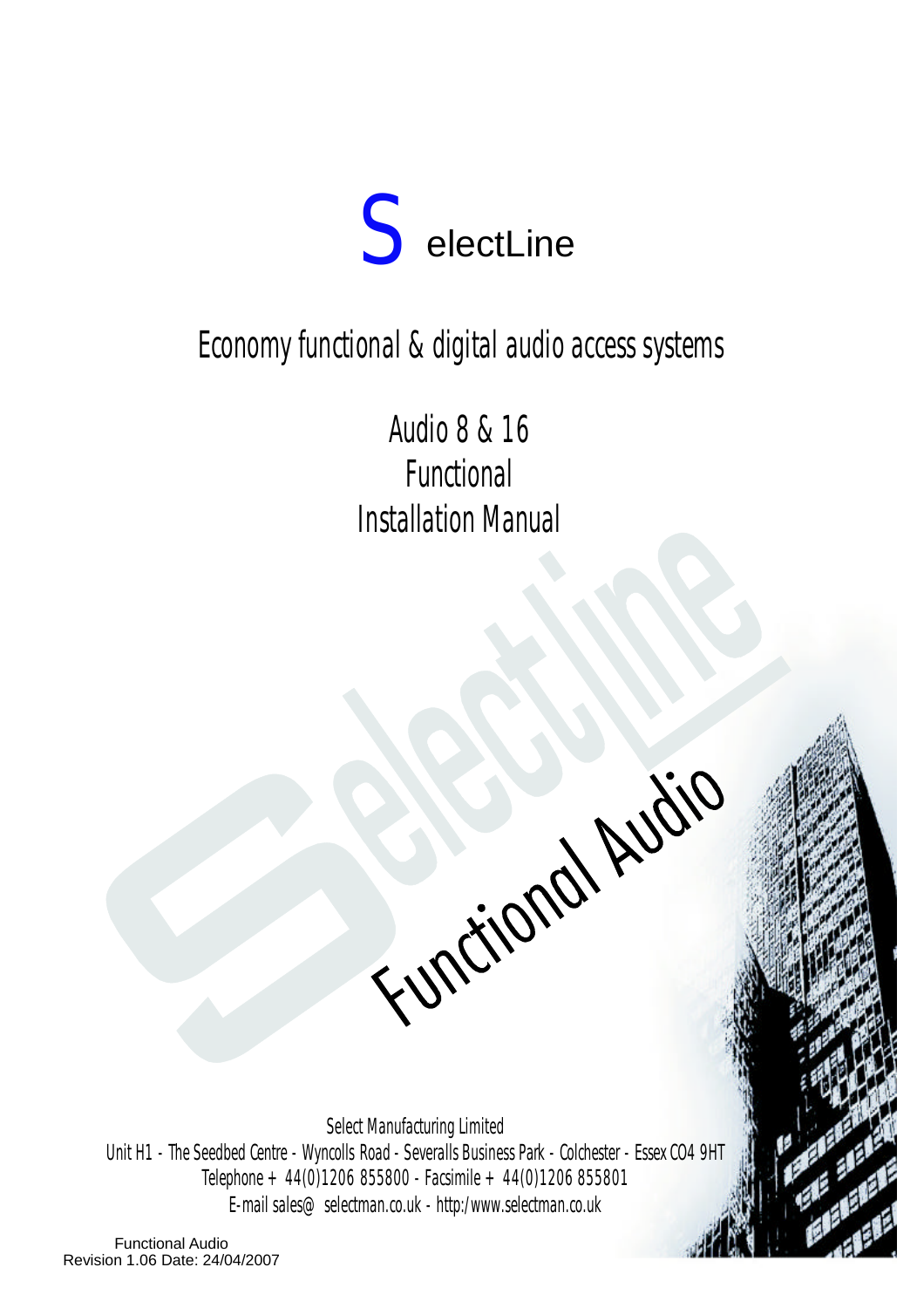|                                                                                                                                                                                                                                                    | Page             |
|----------------------------------------------------------------------------------------------------------------------------------------------------------------------------------------------------------------------------------------------------|------------------|
| Contents                                                                                                                                                                                                                                           | 1                |
| <b>SYSTEM:</b>                                                                                                                                                                                                                                     |                  |
| Single Entrance With PAC And PAC Rear Door<br>Dual Entrance With PAC<br>8 & 16 way Controller Overview<br><b>System Wiring Overview</b>                                                                                                            | 3<br>4<br>5<br>6 |
| Single and Dual/Landing Entrance Panels                                                                                                                                                                                                            | $\overline{7}$   |
| 1130/STD Standard Telephone (With Electronic Call)<br>AT-PID SelectLine Telephone (Full Facility)<br>Panel Amplifier<br>Dual/Landing Panel<br>Strobe (Hard of Hearing)<br>Sounder (Hard of Hearing)                                                | 8                |
| Fire Override Switch (Failsafe & Fail Secure)<br>Request To Exit & Fire Override (Fail Safe Lock Release)<br>12VDC Auxiliary Output (Max 1Amp Output)<br>External Trades Clock (BST/GMT)<br>Request To Exit (Momentary)<br>Request To Exit (Timed) | 9                |
| DC Fail Secure Lock Release<br>DC Fail Safe Lock Release<br>AC Fail Secure Lock Release                                                                                                                                                            | 10               |
| PAC Easikey 99 Controller & Reader<br>PAC 1000, 1000N and 2000 Controller                                                                                                                                                                          | 11               |
| <b>System Connection Summary</b>                                                                                                                                                                                                                   | 12               |
| <b>Controller Programming Instructions</b>                                                                                                                                                                                                         | 13               |
| <b>Controller Switch Settings</b>                                                                                                                                                                                                                  | 14               |
| <b>Controller Switch Settings (Example)</b>                                                                                                                                                                                                        | 15               |
| On Board Digital Clock Programming                                                                                                                                                                                                                 | 16               |
| Auxiliary BST/GMT Clock Programming                                                                                                                                                                                                                | 17               |
| <b>System Wiring Colour Codes</b>                                                                                                                                                                                                                  | 18-19            |
| <b>Power Specification</b><br><b>System Controller Default Settings</b>                                                                                                                                                                            | 20               |
| Telephone Tenant Instruction Leaflet                                                                                                                                                                                                               | 21               |
| Commissioning/Final Inspection Form                                                                                                                                                                                                                | 22               |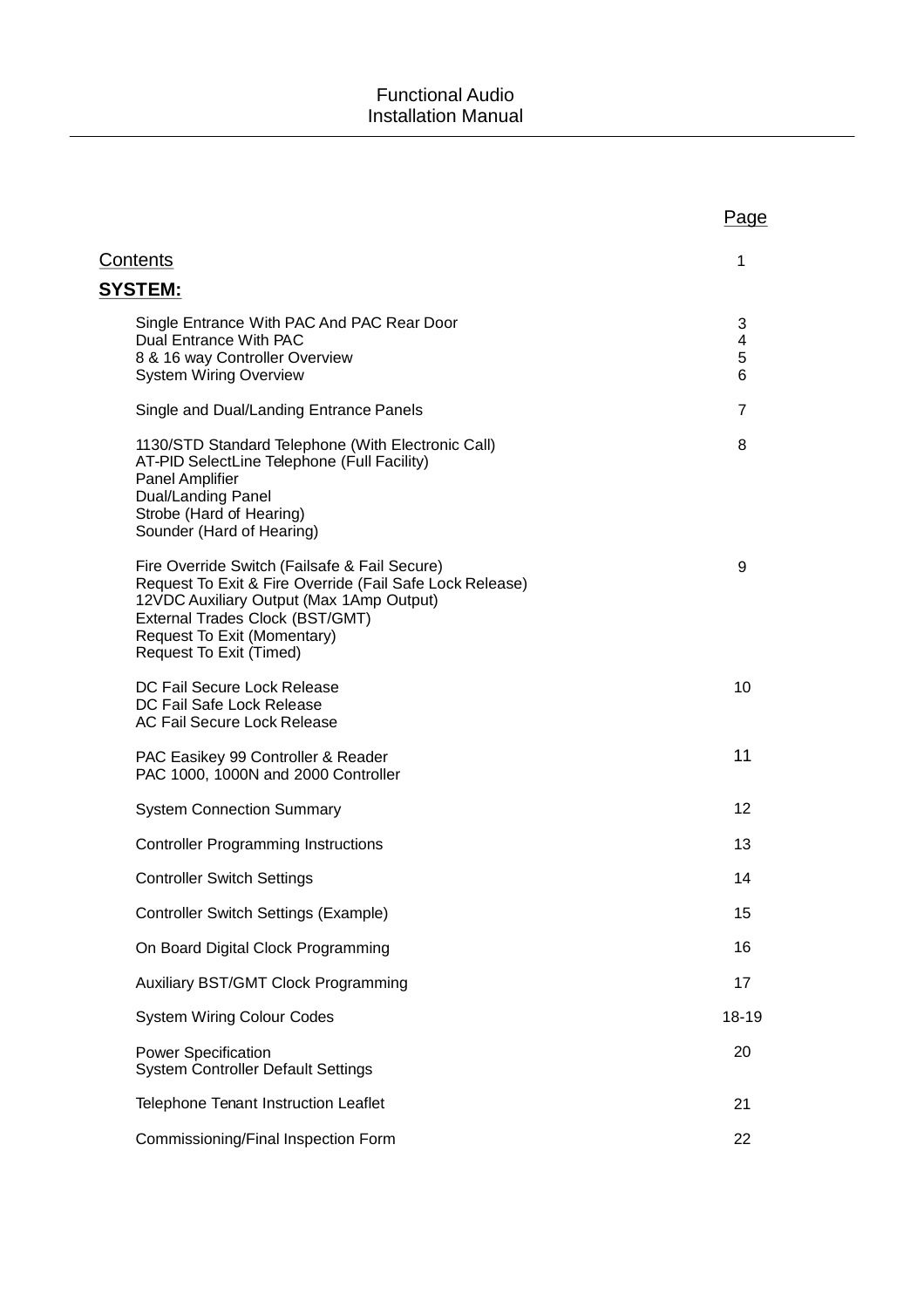Functional Audio **Systems**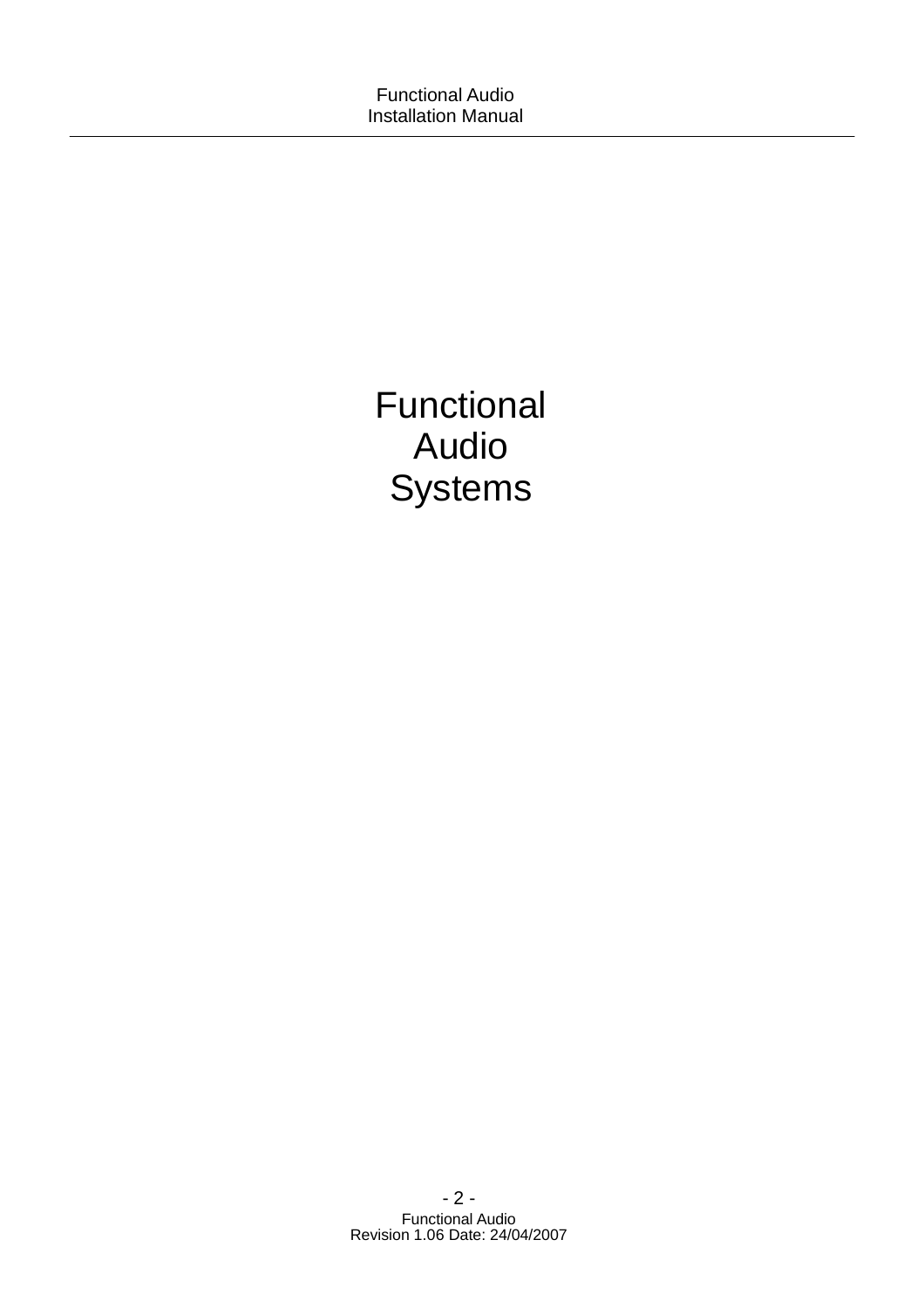### Functional System Overview with a PAC Reader Rear Entrance



- A Single Earth
- B-2 Wire (1 Pair) 2.5mm Mains Type Cable (Continuity) 1mm Mains Type Cable (Lock Power)
- C-2 Wire (1 Pair) CW1308 0.5mm dia Multipair Cable (Minimum)
- D-8 Wire(4 Pair) CW1308 0.5mm dia Multipair Cable (Minimum)
- E 20 wire (10 Pair) CW1308 0.5mm dia Multipair Cable (Minimum) up to 6 buttons
- F 30 Wire (15 Pair) CW1308 0.5mm dia Multipair Cable (Minimum) up to 17 buttons
- D-8 Wire (4 Pair)

Functional Audio Revision 1.06 Date: 24/04/2007

CW1308 0.5mm dia Multipair Cable (Minimum)(PAC Reader) Cable up to 100 Metres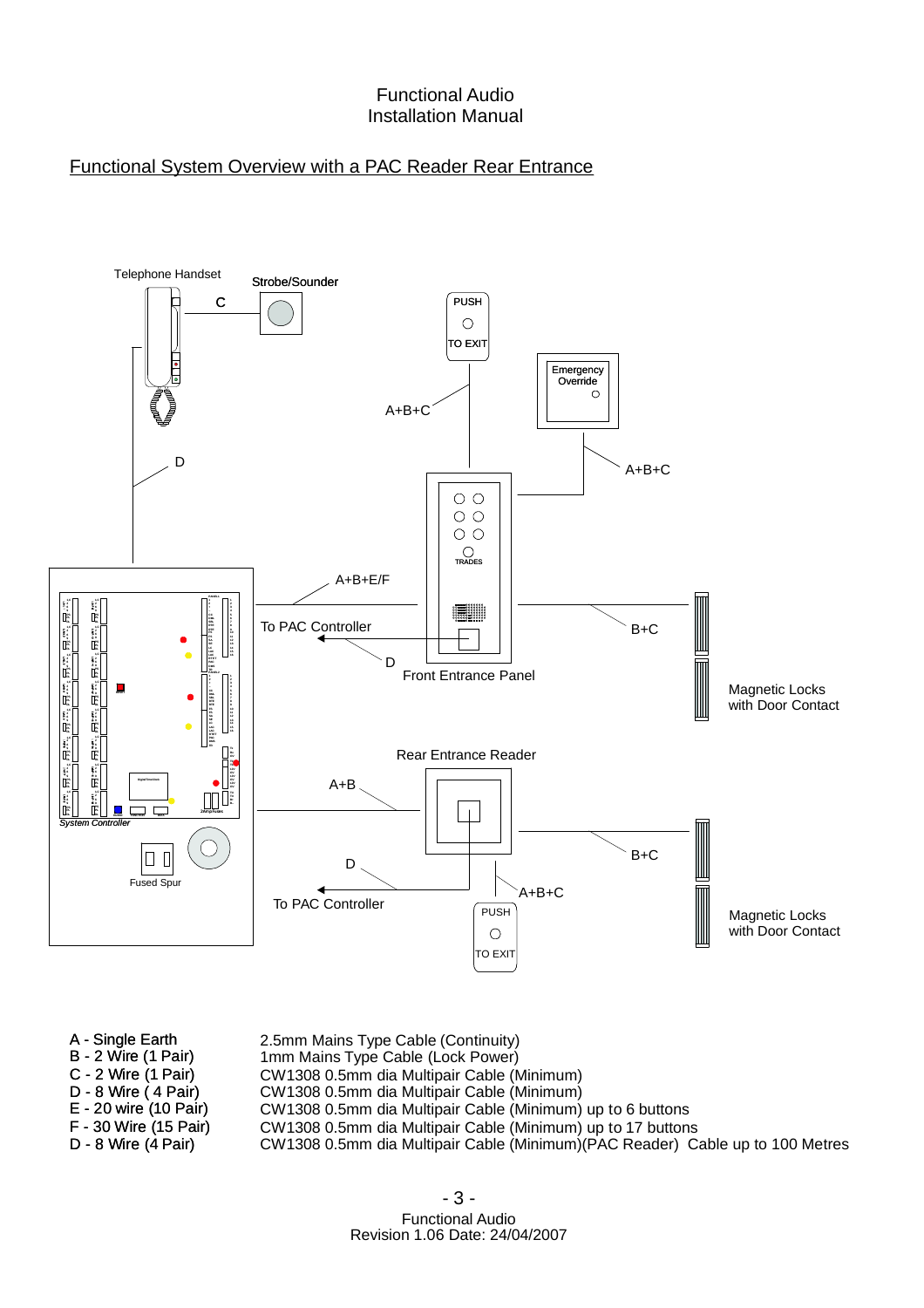### Functional System with Two Entrances with PAC Overview



A - Single Earth

- 2.5mm Mains Type Cable (Continuity)
- B-2 Wire (1 Pair) 1mm Mains Type Cable (Lock Power)
- C-2 Wire (1 Pair) D-8 Wire(4 Pair) CW1308 0.5mm dia Multipair Cable (Minimum) CW1308 0.5mm dia Multipair Cable (Minimum)
- E 20 wire (10 Pair)
	- CW1308 0.5mm dia Multipair Cable (Minimum) up to 6 buttons
- F 30 Wire (15 Pair) CW1308 0.5mm dia Multipair Cable (Minimum) up to 17 buttons
- D-8 Wire (4 Pair) CW1308 0.5mm dia Multipair Cable (Minimum)(PAC Reader) Cable up to 100 Metres

Functional Audio Revision 1.06 Date: 24/04/2007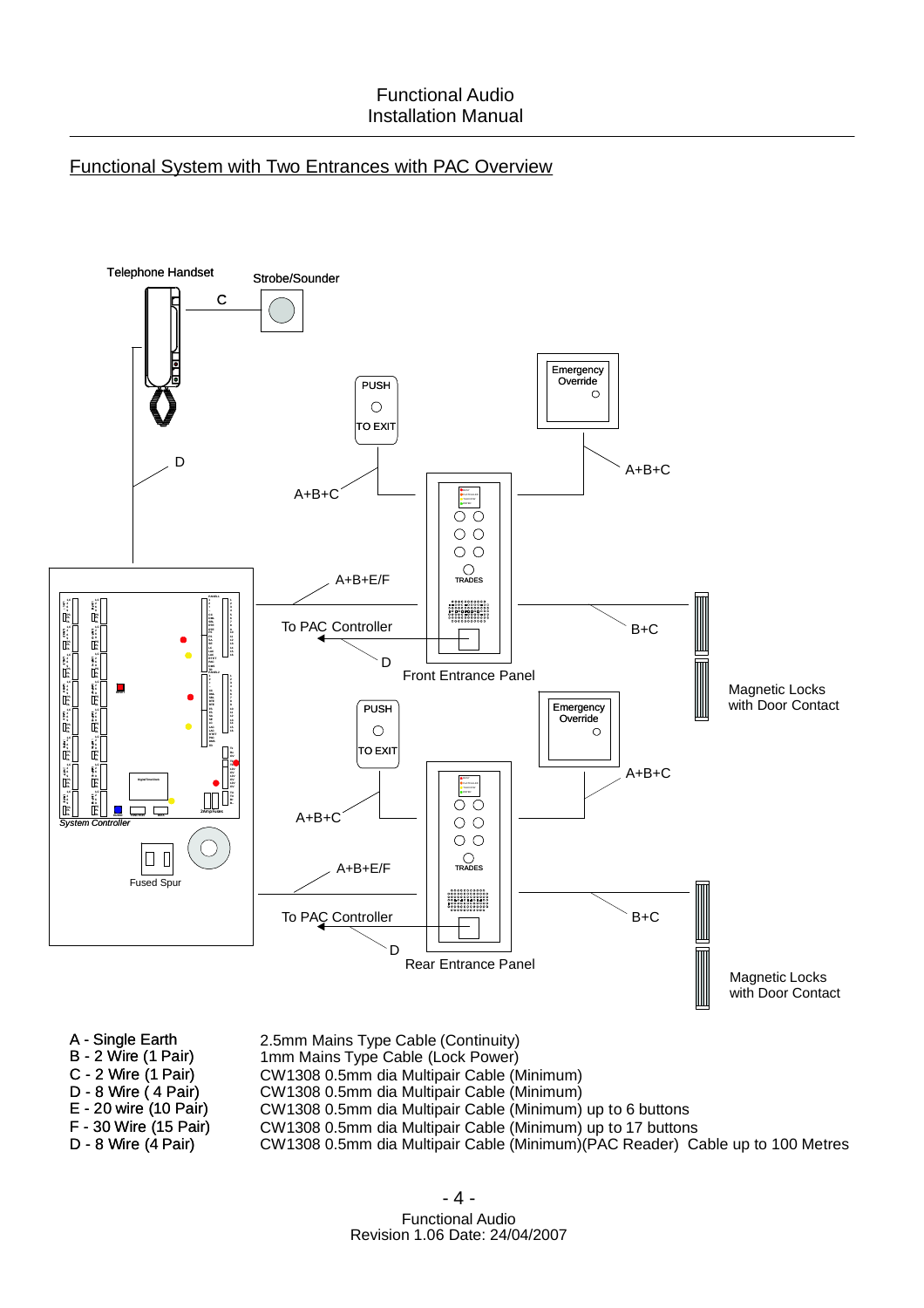

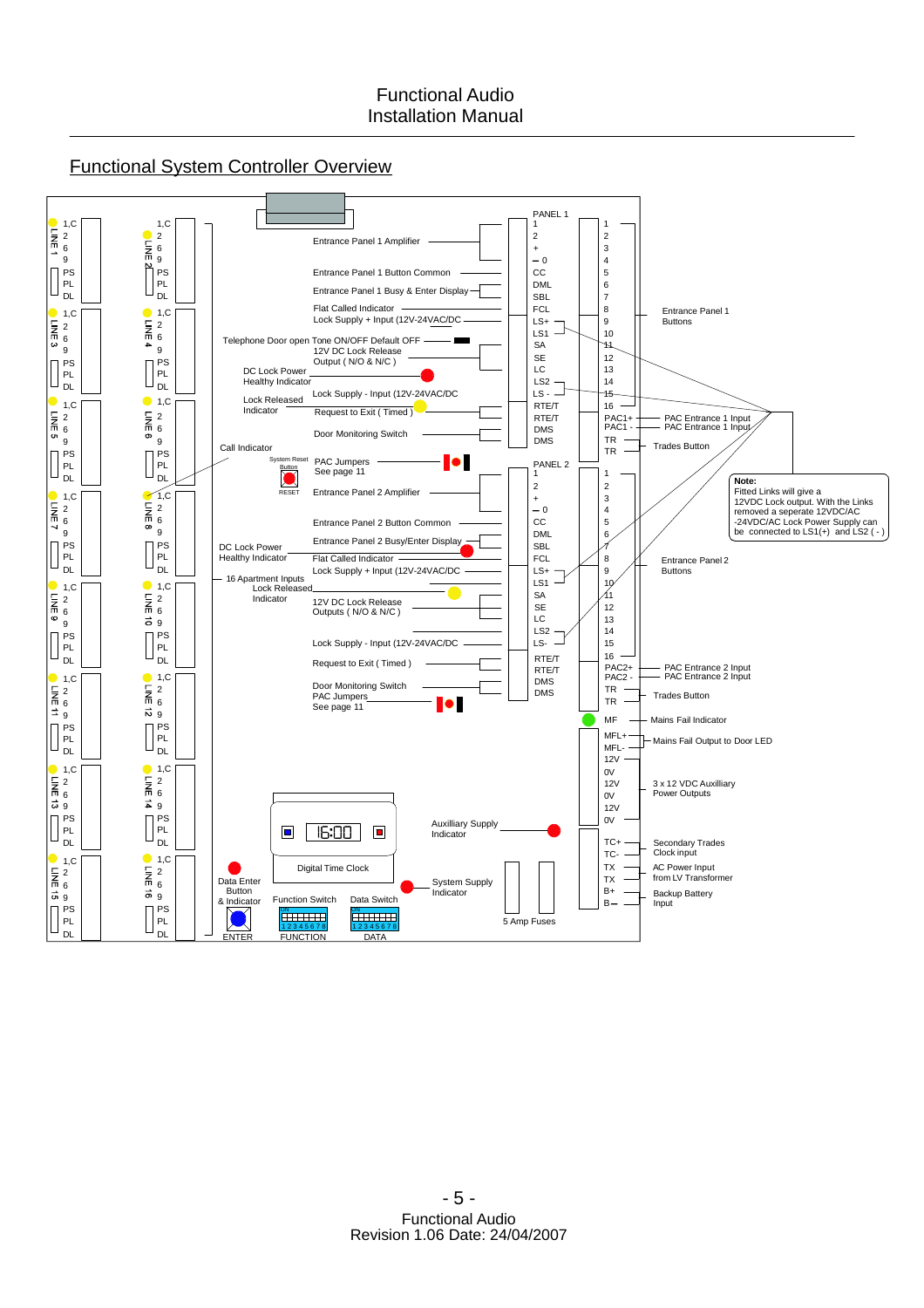## Functional System Wiring Overview

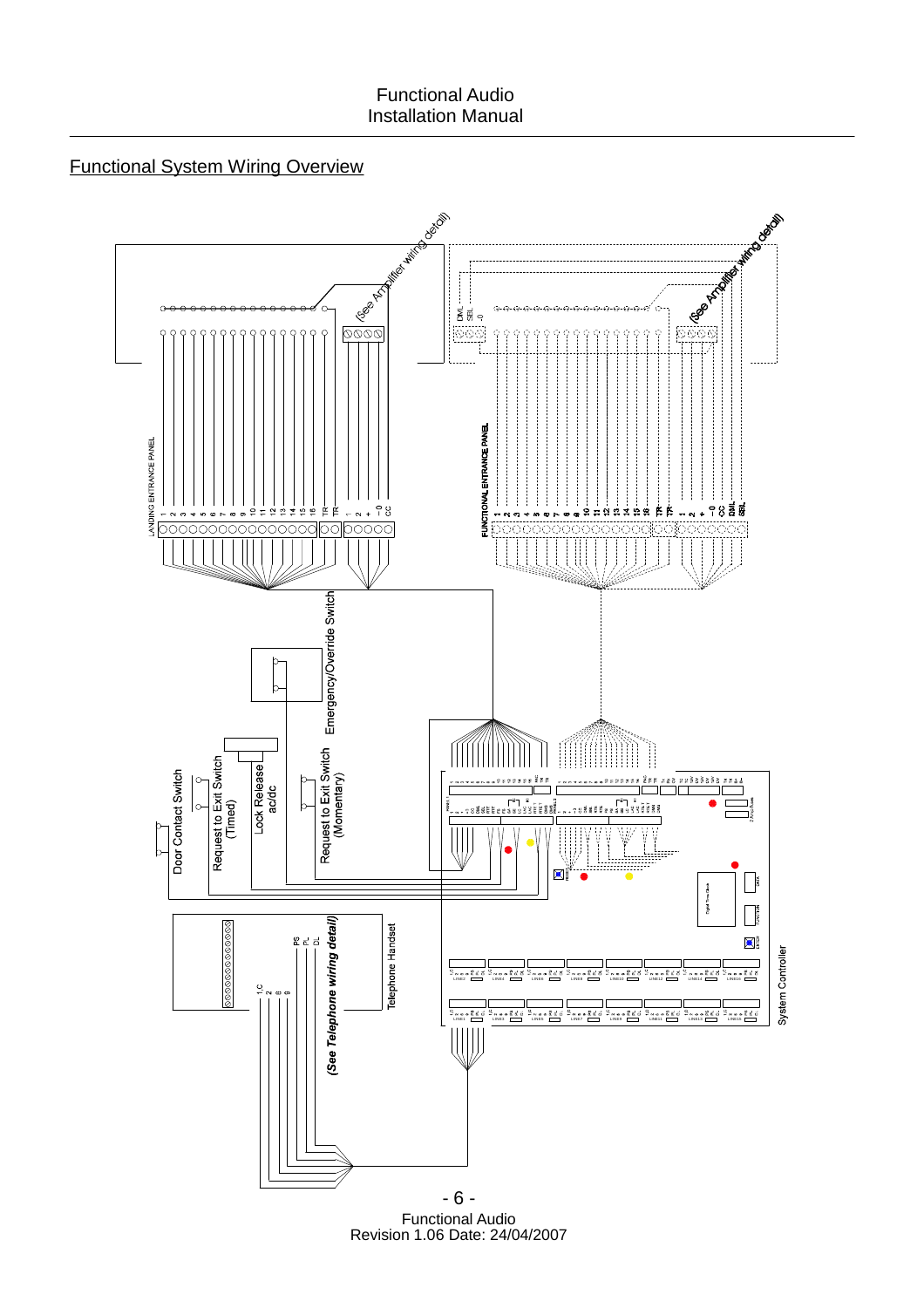

*System Controller*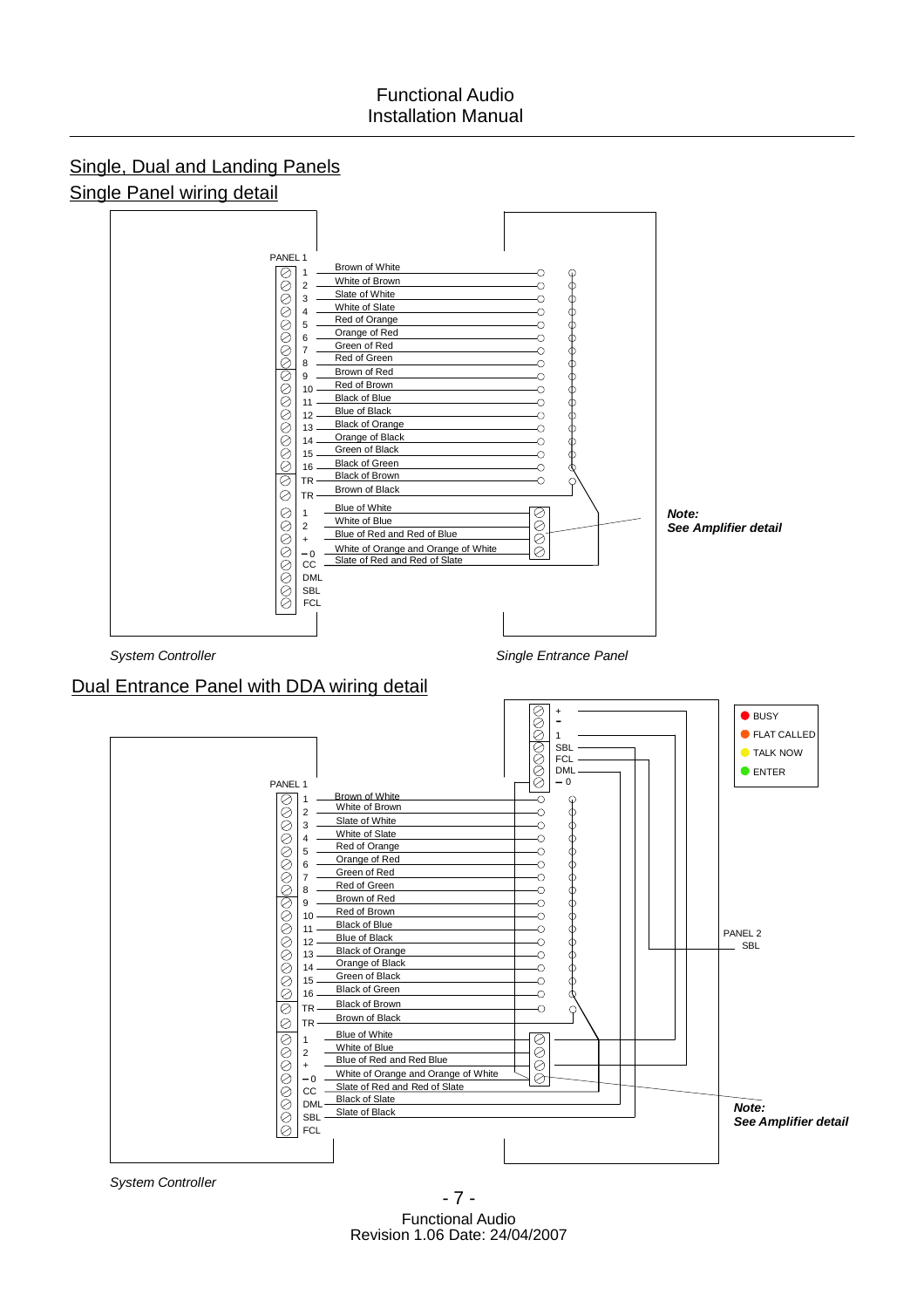

powering of the Strobe.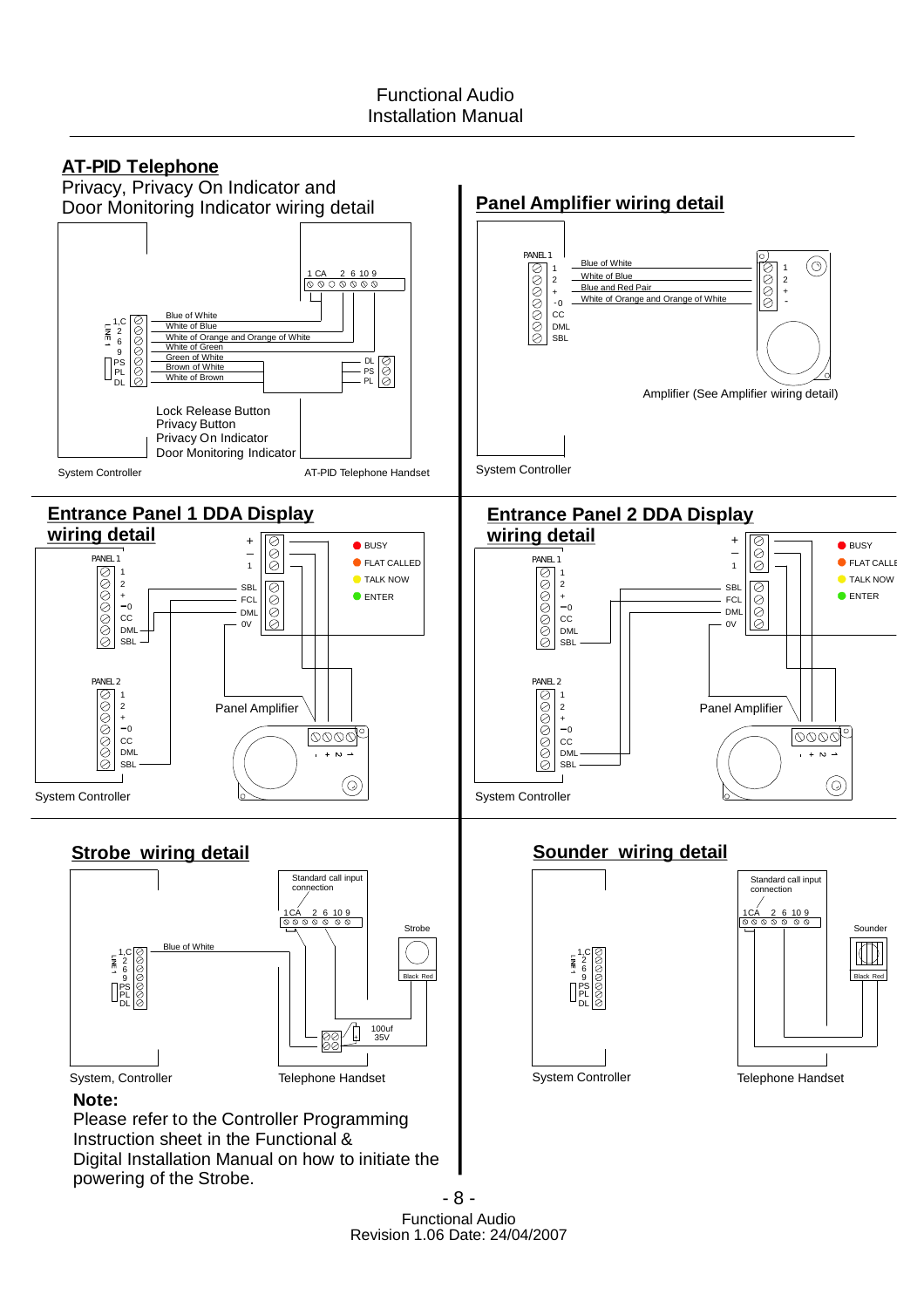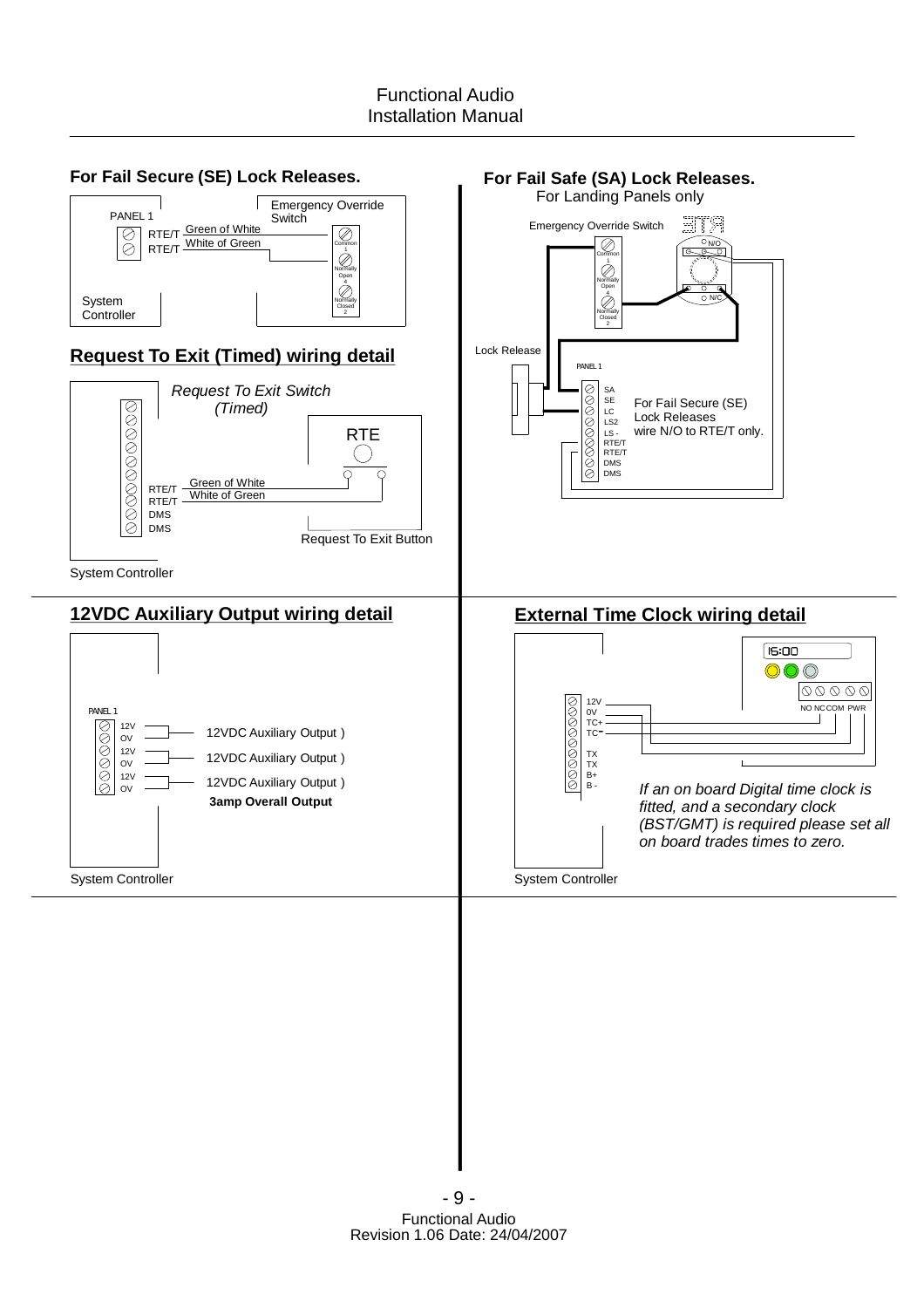



### **DC Fail Safe Lock Release wiring detail**



#### **Note:**

a) If Door Monitoring is not required, then link DMS to DMS with a wire link.

b) It is important that a 1N4007 diode is fitted at the lock release if you are using the System Controller for lock release power, This is to protect the System Controller against back EMF . If the locks are being powered by a PAC Controller then use the MOV supplied with the PAC reader.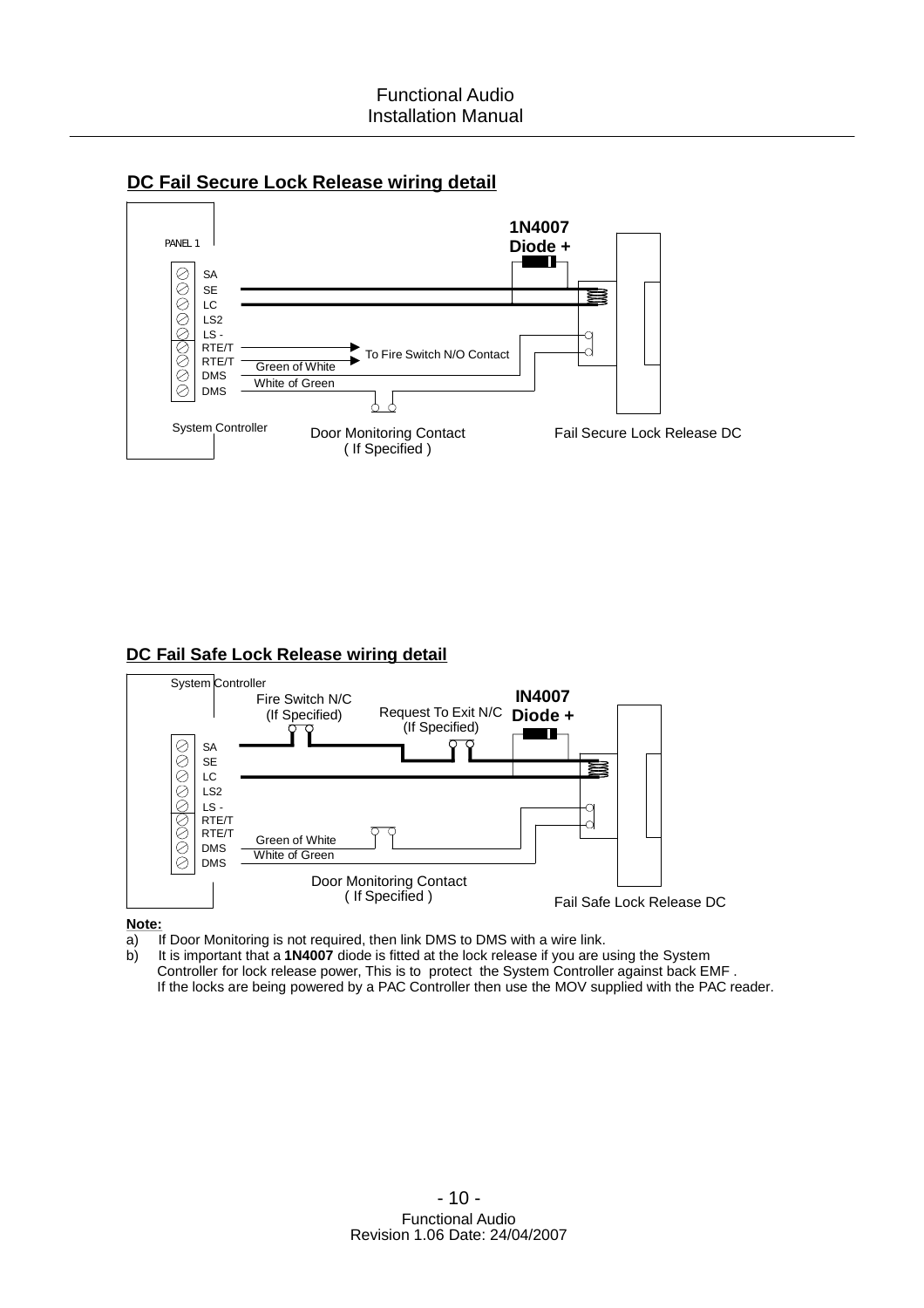



Please ensure that the PAC/Access Controller is programmed to Fail Safe Lock output and is timed for 2 second Lock Release time.

#### **Note:**

Please ensure that the PAC/Access Controller is programmed to Fail Safe Lock output and is timed for 2 second Lock Release time.

### **Note:**

The Link LED will be ON in normal Door Entry mode but will extinguish on Lock Release and will re-illuminate on PAC Controller Lock time out.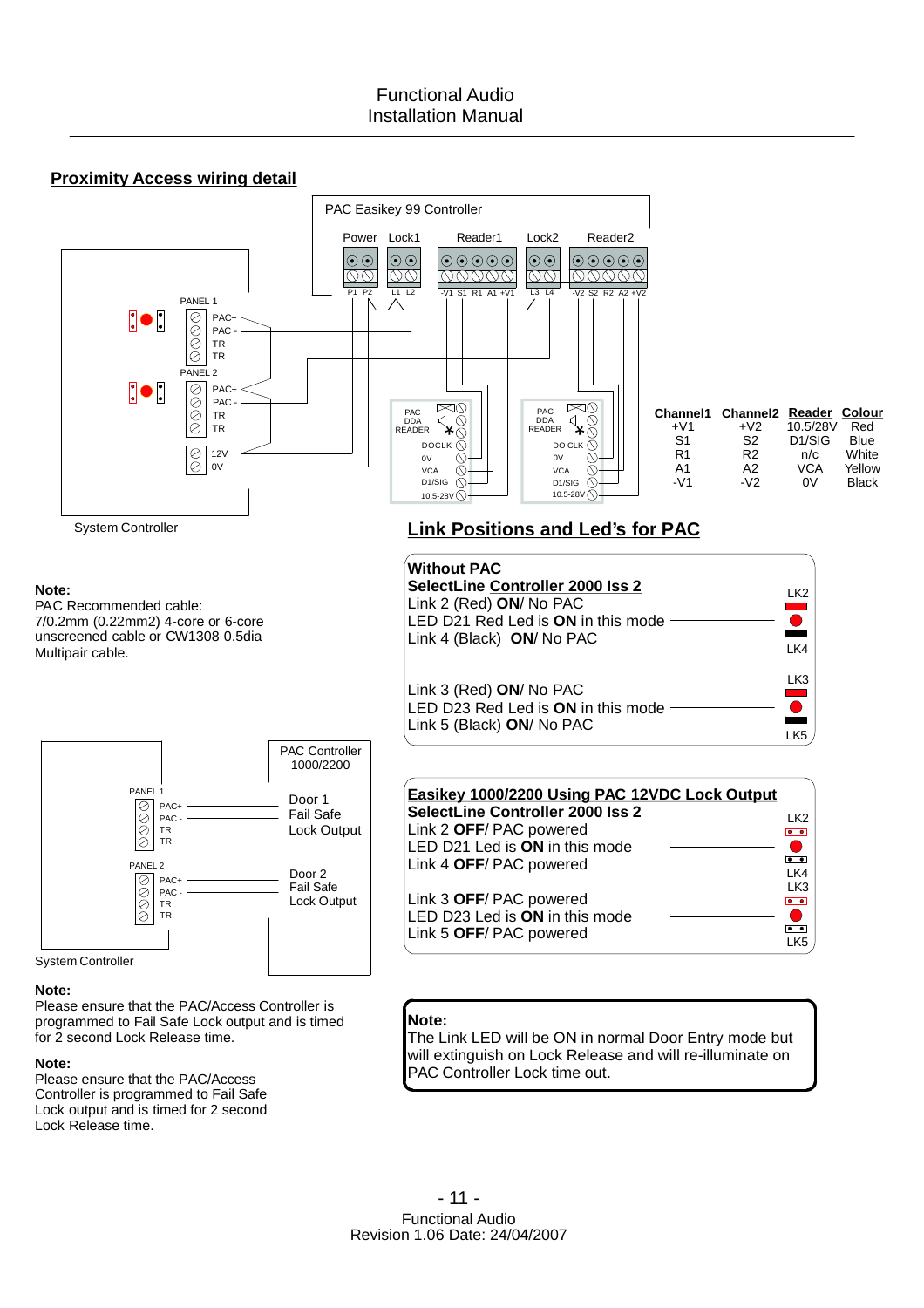# System Controller Summary

### **Connection Detail**

| <b>Controller</b><br>1,C<br>$\overline{a}$<br>$\,6$<br>$\boldsymbol{9}$ | <b>Telephone Handset</b><br>Speaker/Electronic Call<br>Microphone<br>Common<br>Lock Release                                           | <b>Controller</b><br><b>TC</b><br><b>TC</b>                | <b>Trades Clock</b><br><b>Secondary Trades Clock</b><br><b>Secondary Trades Clock</b> |
|-------------------------------------------------------------------------|---------------------------------------------------------------------------------------------------------------------------------------|------------------------------------------------------------|---------------------------------------------------------------------------------------|
| PS<br>PL<br><b>DL</b>                                                   | <b>Privacy Switch</b><br>Privacy On Indicator<br>Door Monitoring Indicator                                                            | 0V<br>12V                                                  | <b>Auxiliary Supplies</b><br>3 x 0V Output<br>3 x 12VDC Output                        |
| 1<br>$\overline{2}$<br>$\ddot{}$                                        | <b>Panel Amplifier Detail</b><br>Speaker<br>Microphone<br>$+6VDC$<br>-6VDC                                                            | <b>Note: 3Amp Overall Output</b><br><b>TX</b><br><b>TX</b> | <b>Power Input to Controller</b><br>12Vac Input<br>12Vac Input                        |
| <b>DML</b><br><b>SBL</b><br><b>FCL</b><br>CC                            | <b>Entrance Panel Detail</b><br>Door Monitor/Release Indicator<br>System Busy Indicator<br><b>Flat Called</b><br><b>Button Common</b> | B+<br>$B -$                                                | <b>Battery Back Up</b><br>+12VDC Battery Input<br><b>0V Battery Input</b>             |
| TR <sub>1</sub><br>TR <sub>2</sub>                                      | <b>Trades Detail</b><br><b>Trades Button</b><br><b>Trades Button</b>                                                                  |                                                            |                                                                                       |
| RTE/T<br>RTE/T                                                          | Request To Exit (Timed)<br>Request To Exit (Timed)                                                                                    |                                                            |                                                                                       |
| LC<br><b>SA</b><br><b>SE</b>                                            | <b>Lock Release Detail</b><br>Lock Common (DC)<br>Fail Safe (DC)<br>Fail Secure (DC)                                                  |                                                            |                                                                                       |
| PAC+<br>PAC-                                                            | <b>PAC Detail</b><br>PAC Connection (See page 11)<br>PAC Connection (See page 11)                                                     |                                                            |                                                                                       |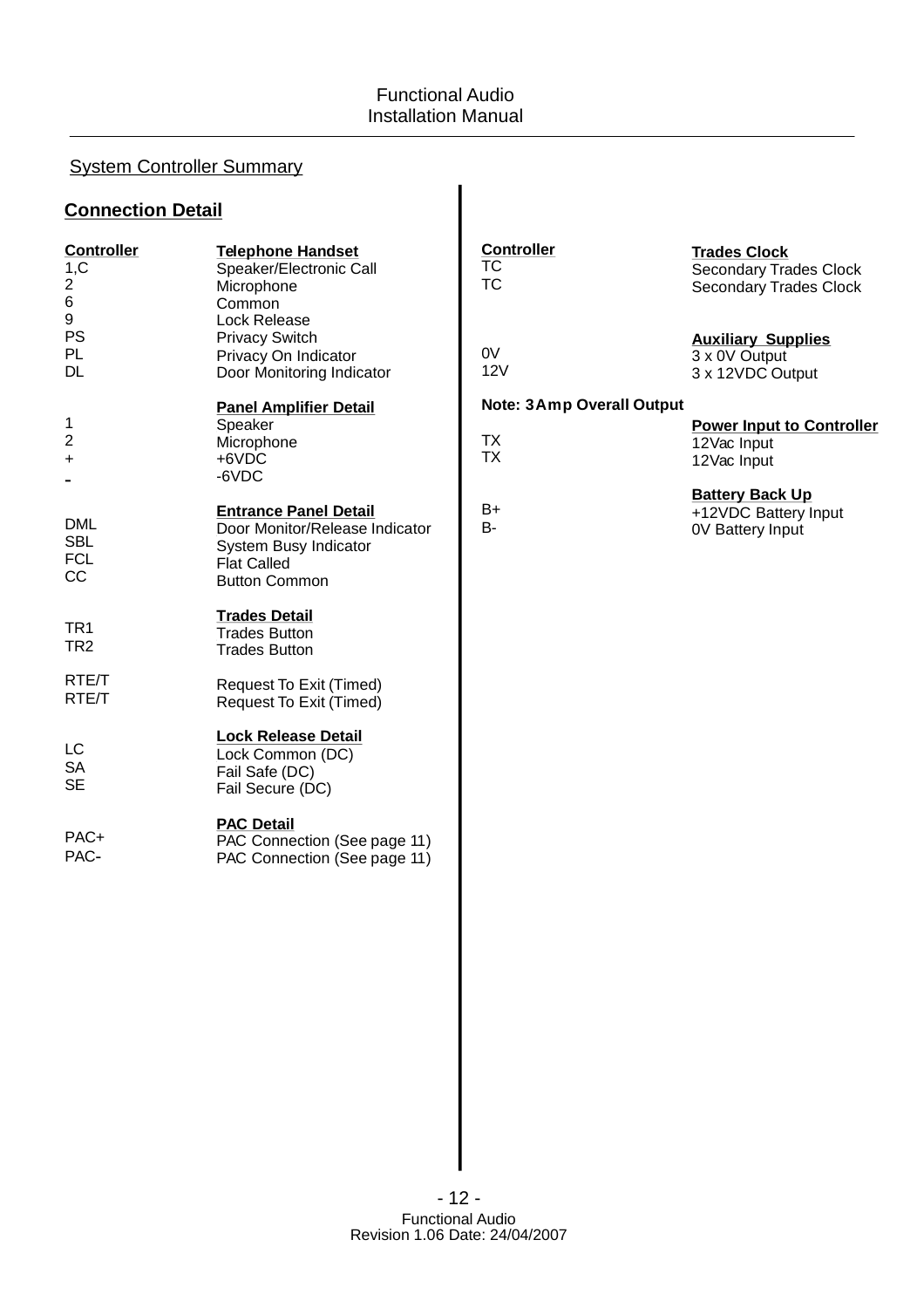### **System Controller Programming Instructions**

### **To be used in conjunction with the Controller Programming Instruction.**

#### **PROGRAMMING LINES**

By setting all FUNCTION switches to ON and then pressing enter will set the system to default. (See System function Programming for set up and manufactures default settings).

Select the line number to program using the **FUNCTION** switches 1 - 5, note that position 6, 7 and 8 are always in the OFF position. (See Controller Programming Instruction).

Next using the DATA switches 1 to 4 set the Privacy time. For Call volume and Call type, set **DATA** switches 5, 6 and 7 to the required positions. At this time, setting DATA switch 8 to the ON position will program a Strobe, Sounder or both. (See Controller Programming Instruction).

Finally pressing the enter button will save the current Line information to memory. Continue until all Lines are programmed.

#### **LOCK RELEASE PROGRAMMING**

Use the FUNCTION switches to select Entrance Panel 1 and the DATA switches to select the number of seconds for the release duration. Select the lock release duration time using the **TIME SELECTION** seconds chart. (See Controller Programming Instruction).

Repeat for Entrance Panel 2

#### **ELEPHONE RING TIME FROM THE ENTRANCE PANEL** T

Use the FUNCTION switches to select Entrance Panel 1 and the DATA switches to select the number of seconds for the ringing time duration. Select the ring time duration using the TIME SELECTION seconds chart. (See Controller Programming Instruction).

Repeat for Entrance Panel 2

#### **ENTRANCE PANEL TO TELEPHONE CALL DURATION TIME**

Use the FUNCTION switches to select Entrance Panel 1 and the DATA switches to select the number of seconds for the call duration time. Select the call duration time using the TIME SELECTION seconds chart. (See Controller Programming Instruction).

Repeat for Entrance Panel 2

### **DELAY BEFORE DOOR ALARM ACTIVATION**

Use the FUNCTION switches to select Entrance Panel 1 and the DATA switches to select the number of minutes for the delay time. Select the Door Alarm delay duration time using the TIME SELECTION minutes chart. (See Controller Programming Instruction).

Repeat for Entrance Panel 2

#### **DOOR ALARM DURATION TIME**

Use the FUNCTION switches to select Entrance Panel 1 and the DATA switches to select the number of minutes for the alarm duration. Select the Door Alarm duration time using the TIME SELECTION minutes chart. (See Controller Programming Instruction).

#### Repeat for Entrance Panel 2

If required, the System Controller can send serial data to a PC.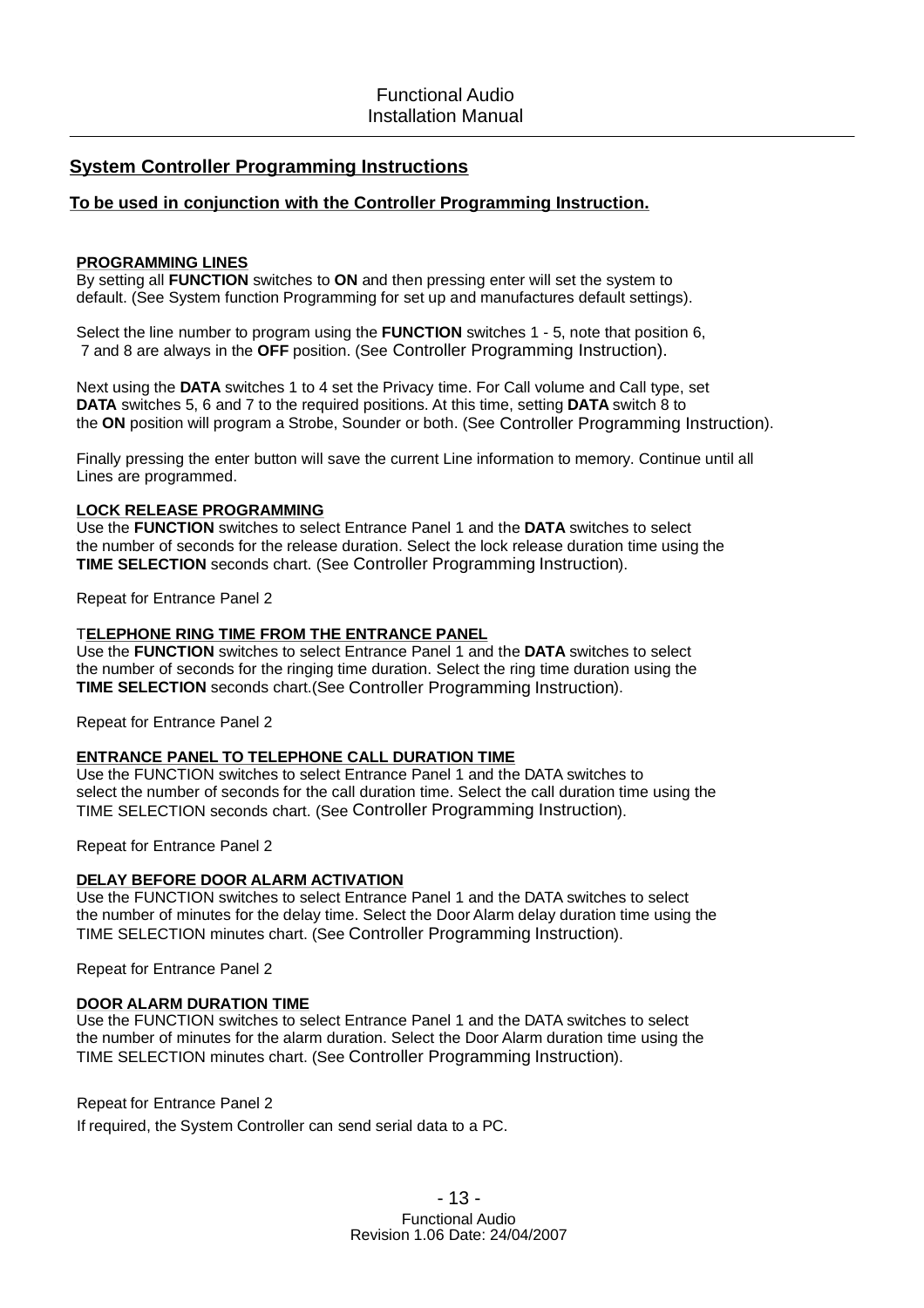### Controller Programming Settings

|                                            |                     | ON                  |                   |                        |                         |                |               |                |                   | ON                            |                               |                               |                               |                               |                               |                               |                                |
|--------------------------------------------|---------------------|---------------------|-------------------|------------------------|-------------------------|----------------|---------------|----------------|-------------------|-------------------------------|-------------------------------|-------------------------------|-------------------------------|-------------------------------|-------------------------------|-------------------------------|--------------------------------|
|                                            |                     |                     |                   |                        |                         |                |               |                |                   |                               |                               |                               |                               |                               |                               |                               |                                |
|                                            |                     |                     | $\overline{2}$    | $\overline{3}$         | $\overline{4}$          | $\overline{5}$ | 6             | $\overline{7}$ | $\overline{8}$    | $\mathbf 1$                   | $\overline{2}$                | $\overline{3}$                | $\overline{4}$ .              | $\overline{5}$                | $\overline{6}$                | 7                             | $\overline{8}$                 |
|                                            |                     |                     |                   |                        |                         |                |               |                |                   |                               |                               |                               |                               |                               |                               |                               |                                |
| <b>SYSTEM CONFIGURATION</b>                | <b>Notes</b>        |                     |                   | <b>FUNCTION SWITCH</b> |                         |                |               |                |                   |                               |                               |                               |                               | <b>DATA SWITCH</b>            |                               |                               |                                |
|                                            |                     | 1                   | $\overline{2}$    | 3                      | $\overline{4}$          | 5              | 6             | $\overline{7}$ | 8                 | 1                             | $\overline{2}$                | 3                             | 4                             | $\sqrt{5}$                    | 6                             | $\overline{7}$                | 8                              |
| Default setting for all items              |                     | $\mathbf{1}$        | $\mathbf{1}$      | $\mathbf{1}$           | $\mathbf{1}$            | $\mathbf{1}$   | $\mathbf{1}$  | $\mathbf{1}$   | 1                 | $\overline{\mathsf{x}}$       | $\overline{X}$                | X                             | $\vert X \vert$               | X                             | X                             | X                             | $\boldsymbol{X}$               |
| Send setup to serial Port                  |                     | $\mathbf 0$         | $\mathbf 0$       | $\Omega$               | $\Omega$                | $\Omega$       | 1             | 1              | $\mathbf{1}$      | $\overline{0}$                | $\mathbf 0$                   | $\mathbf 0$                   | $\mathbf{0}$                  | $\Omega$                      | $\Omega$                      | $\Omega$                      | $\Omega$                       |
|                                            |                     |                     |                   |                        |                         |                |               |                |                   |                               |                               |                               |                               |                               |                               |                               |                                |
| Low Call Volume and Privacy Time           |                     |                     |                   |                        |                         |                | $\mathbf 0$   | 0              | 0                 | $\mathsf{P}$                  | P                             | P                             | P                             | 0                             | $\mathbf{1}$                  | $\mathbf 1$                   | $\mathsf E$                    |
| Medium Call Volume and Privacy Time        | 1                   |                     | L                 |                        |                         |                | $\mathbf 0$   | $\mathbf 0$    | $\overline{0}$    | $\overline{P}$                | $\overline{P}$                | $\overline{P}$                | $\mathsf{P}$                  | $\pmb{0}$                     | $\mathbf 0$                   | $\mathbf{1}$                  | $\frac{E}{E}$ $\frac{E}{E}$    |
| Nominal Call Volume and Privacy Time       | 1                   |                     | L                 |                        |                         |                | $\mathbf 0$   | $\mathbf 0$    | $\mathbf 0$       | $\overline{P}$                | $\overline{P}$                | $\overline{P}$                | $\overline{P}$                | $\mathbf 0$                   | $\mathbf{1}$                  | $\mathbf 0$                   |                                |
| <b>High Call Volume and Privacy Time</b>   | 1                   | L                   | L                 | L                      |                         |                | $\mathbf 0$   | $\mathbf 0$    | 0                 | $\overline{P}$                | $\overline{P}$                | $\overline{P}$                | $\overline{P}$                | $\mathbf 0$                   | $\mathbf 0$                   | $\mathbf 0$                   |                                |
| <b>Buzzer and Privacy Time</b>             | 1                   |                     |                   |                        |                         |                | $\Omega$      | $\Omega$       | $\Omega$          | $\overline{P}$                | $\overline{P}$                | P                             | P                             | $\mathbf{1}$                  | $\mathbf 0$                   | $\mathbf 0$                   |                                |
|                                            |                     |                     |                   |                        |                         |                |               |                |                   |                               |                               |                               |                               |                               |                               |                               |                                |
| Lock Release Time. Entrance Panel 1        | 2                   | 1                   | 0                 | $\mathbf 0$            | $\mathbf 0$             | 0              | 0             | 1              | $\mathbf 0$       | $\mathbb S$                   | $\mathsf S$                   | S                             | S                             | S                             | S                             | S                             | $\mathsf S$                    |
| Lock Release Time. Entrance Panel 2        | $\overline{2}$      | $\Omega$            | $\mathbf{1}$      | $\Omega$               | $\Omega$                | $\Omega$       | $\Omega$      | 1              | $\Omega$          | $\overline{s}$                | S                             | S                             | S                             | S                             | S                             | S                             | $\overline{s}$                 |
|                                            |                     |                     |                   |                        |                         |                |               |                |                   |                               |                               |                               |                               |                               |                               |                               |                                |
| Telephone Ring Time. Entrance Panel 1      | 2<br>$\overline{2}$ | 1                   | 0<br>$\mathbf{1}$ | 0                      | 0                       | 0              | 1             | 1              | 0<br>$\Omega$     | $\frac{s}{s}$                 | $\frac{s}{s}$                 | $\frac{s}{s}$                 | S<br>$\overline{s}$           | S<br>$\overline{s}$           | S<br>$\overline{s}$           | S<br>$\overline{s}$           | $\frac{s}{s}$                  |
| Telephone Ring Time. Entrance Panel 2      |                     | $\mathbf 0$         |                   | $\Omega$               | $\Omega$                | $\Omega$       | $\mathbf{1}$  | $\mathbf{1}$   |                   |                               |                               |                               |                               |                               |                               |                               |                                |
|                                            | $\overline{2}$      |                     |                   |                        |                         |                |               |                |                   |                               |                               |                               |                               |                               |                               |                               |                                |
| Call Duration Time, Entrance Panel 1       | $\overline{2}$      | 1<br>$\overline{0}$ | 0<br>$\mathbf{1}$ | 0                      | $\mathbf 0$<br>$\Omega$ | 0              | 0<br>$\Omega$ | 0<br>$\Omega$  | 1<br>$\mathbf{1}$ | $\mathbb S$<br>$\overline{s}$ | $\mathbb S$<br>$\overline{s}$ | $\mathbb S$<br>$\overline{s}$ | $\mathbb S$<br>$\overline{s}$ | $\mathsf S$<br>$\overline{s}$ | $\mathbb S$<br>$\overline{s}$ | $\mathbb S$<br>$\overline{s}$ | $\mathsf{s}$<br>$\overline{s}$ |
| Call Duration Time, Entrance Panel 2       |                     |                     |                   | $\Omega$               |                         | $\Omega$       |               |                |                   |                               |                               |                               |                               |                               |                               |                               |                                |
| Delay before Door Alarm. Entrance Panel 1  | 3                   | 1                   | 0                 | 0                      | $\mathbf 0$             | 0              | 1             | 0              | 1                 | м                             | М                             | М                             | М                             | M                             | M                             | М                             | M                              |
| Delay before Door Alarm. Entrance Panel 2  | $\overline{3}$      | $\mathbf 0$         | $\mathbf{1}$      | $\mathbf 0$            | $\mathbf 0$             | $\mathbf{0}$   | $\mathbf{1}$  | $\Omega$       | $\mathbf{1}$      | M                             | $\overline{M}$                | M                             | $\overline{M}$                | M                             | M                             | M                             | M                              |
| Door Alarm Duration Time. Entrance Panel 1 | 4                   | $\mathbf{1}$        | 0                 | 0                      | $\mathbf 0$             | 0              | 0             | 1              | 1                 | M                             | M                             | M                             | M                             | M                             | M                             | M                             | M                              |
| Door Alarm Duration Time. Entrance Panel 2 | 4                   | $\Omega$            | $\mathbf{1}$      | $\Omega$               | $\Omega$                | $\Omega$       | $\Omega$      | 1              | $\mathbf{1}$      | M                             | M                             | M                             | M                             | M                             | M                             | M                             | M                              |
|                                            |                     |                     |                   |                        |                         |                |               |                |                   |                               |                               |                               |                               |                               |                               |                               |                                |

### **IMPORTANT: Please do not forget to press the Enter button after making a selection.**

#### **Note:**

1) If an Extension Sounder or Strobe be required set Data switch 8 (E) to ON.

2) Do not set a value of Zero seconds or the system will not time out.

3) Set all Data switches to the OFF position if no Door Alarm is required.

 $L =$  Line Number (Telephone)

 $1 = ON$ <br>  $0 = OFF$ <br>  $S = Seconds$ 

 $S = Seconds$ <br> $M = Minutes$ 

E = Extension Strobe/Sounder as required (See note 1) 4) Set all Data switches to ON position if the Door Alarm is to operate continuously.

P = Privacy Time (Telephone) N = Number

| LINE SELECTION (L)                    |          |                            |             |          |                |                    | TIME SELECTION (M/S) & CONTROLLER ADDRESS (N)  | <b>PRIVACY TIMER SELECTION (P)</b>              |                                             |          |                  |   |             |
|---------------------------------------|----------|----------------------------|-------------|----------|----------------|--------------------|------------------------------------------------|-------------------------------------------------|---------------------------------------------|----------|------------------|---|-------------|
| Line<br><b>Number Function Switch</b> |          |                            |             |          |                | <b>Data Switch</b> | Number of<br>(M)inutes<br>or (S)econds         | <b>Controller</b><br><b>Address</b><br>(N)umber | <b>Privacy Timer</b><br>(M)inutes and Hours |          | Data Switch<br>2 | 3 | 4           |
|                                       |          | $\mathbf{2}$<br>3          | 4           | 5        | 1              | <b>ON</b>          |                                                |                                                 | NO TIME (Remains on                         | 0        | 0                | 0 | $\Omega$    |
| 1                                     |          | $\Omega$<br>0              |             |          | $\overline{2}$ | <b>ON</b>          | 2                                              | 2                                               | until manually switched off)                |          |                  |   |             |
| 2                                     | 0        | 0                          | 0           | 0        | 3              | ON                 | 4                                              | 4                                               | 10 Minutes                                  | $\Omega$ |                  | 0 | $\mathbf 0$ |
| 3                                     |          | 1<br>0                     | $\mathbf 0$ | 0        | 4              | ON.                | 8                                              | 8                                               | 20 Minutes                                  | $\Omega$ | 0                |   | $\mathbf 0$ |
| 4                                     | 0        | 0                          | 0           | 0        | 5              | ON                 | 16                                             | 16                                              | 30 Minutes                                  | $\Omega$ |                  |   | $\Omega$    |
| 5                                     |          | 0                          | $\mathbf 0$ | 0        | 6              | ON                 | 32                                             | 32                                              | 40 Minutes                                  | 0        | 0                | 0 |             |
| 6                                     | 0        |                            | $\Omega$    | 0        | $\overline{7}$ | ON                 | 64                                             | 64                                              | 50 Minutes                                  | 0        |                  | 0 |             |
| 7                                     |          |                            |             |          | 8              | <b>ON</b>          | 128                                            | Not Used                                        | 60 Minutes                                  | 0        |                  |   |             |
| 8                                     | $\Omega$ | $\mathbf 0$<br>0           |             | $\Omega$ |                |                    |                                                |                                                 | 70 Minutes                                  | 0        |                  |   |             |
| 9                                     |          | $\mathbf 0$<br>0           |             | 0        |                | Note:              |                                                |                                                 | 2 Hours                                     | 1        | 0                | 0 | $\Omega$    |
| 10                                    | $\Omega$ |                            |             | $\Omega$ |                |                    | 1) Select the combination that adds up to the  |                                                 | 4 Hours                                     | 1        |                  | 0 | $\Omega$    |
| 11                                    |          | 0                          |             | 0        |                |                    | required time period (Max 255 Seconds/Minutes) |                                                 | 6 Hours                                     | 1        | 0                |   | 0           |
| 12                                    | 0        | $\Omega$                   |             | $\Omega$ |                |                    | or Controller Address Number (Max 99).         |                                                 | 8 Hours                                     | 1        |                  |   | $\Omega$    |
| 13                                    |          | 0                          |             |          |                |                    |                                                |                                                 | 10 Hours                                    | 1        | 0                | 0 |             |
| 14                                    | 0        |                            |             | 0        |                |                    | 2) All switches not required must be in the    |                                                 | 12 Hours                                    | 1        |                  | 0 |             |
| 15                                    | 1        | 1                          |             | $\Omega$ |                | OFF position.      |                                                |                                                 | 14 Hours                                    | 1        | 0                |   |             |
| 16                                    | 0        | $\mathbf 0$<br>$\mathbf 0$ | 0           |          |                |                    |                                                |                                                 | 16 Hours                                    | 1        |                  |   |             |
|                                       |          |                            |             |          |                |                    |                                                |                                                 |                                             |          |                  |   |             |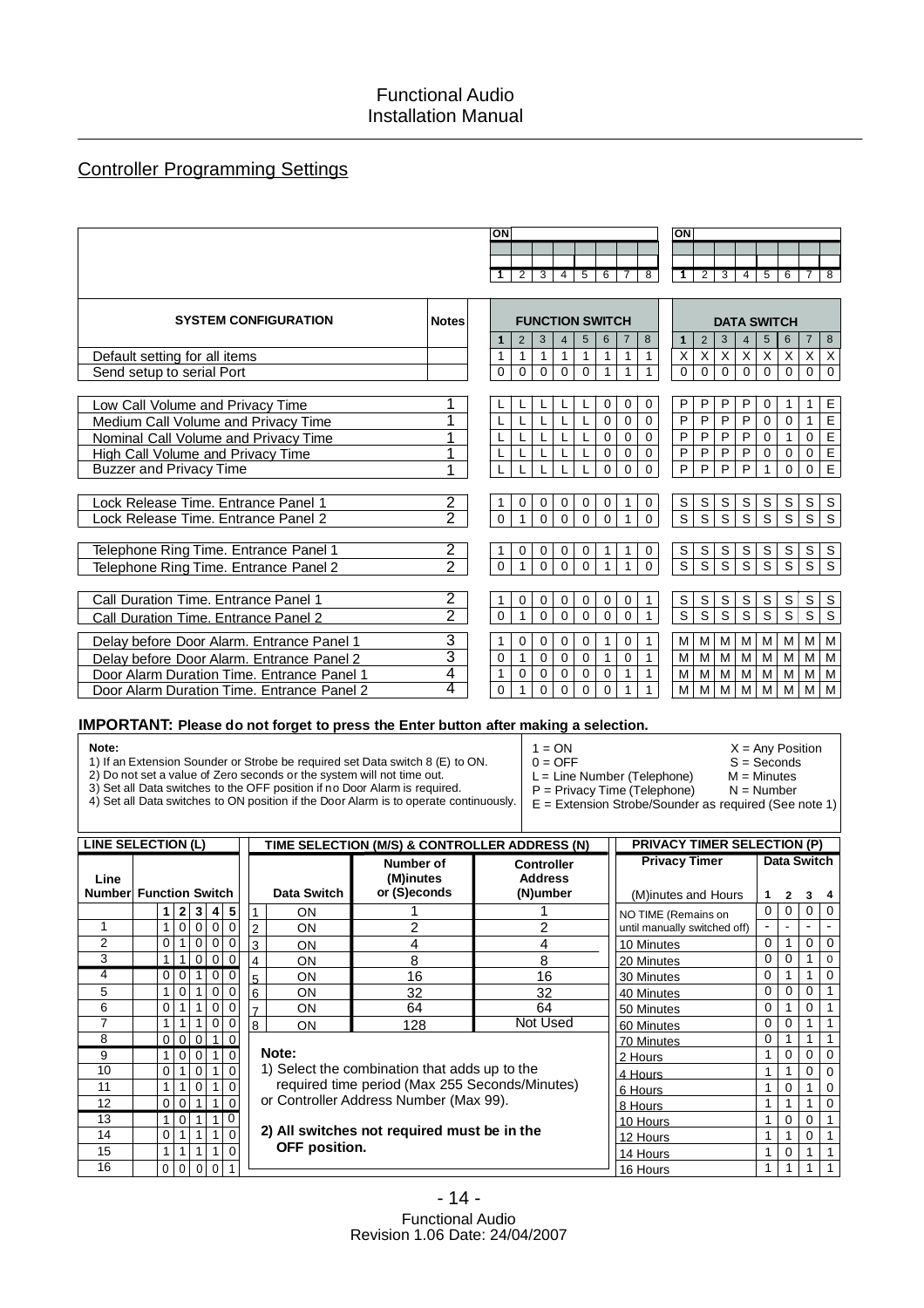# Controller Programming Example Settings

|                                                                                   |                                |                | ON           |                        |                         |                         |             |              |                                                            | ON           |                    |              |                |                |              |                |                         |
|-----------------------------------------------------------------------------------|--------------------------------|----------------|--------------|------------------------|-------------------------|-------------------------|-------------|--------------|------------------------------------------------------------|--------------|--------------------|--------------|----------------|----------------|--------------|----------------|-------------------------|
|                                                                                   |                                |                |              |                        |                         |                         |             |              |                                                            |              |                    |              |                |                |              |                |                         |
|                                                                                   |                                |                |              |                        |                         |                         |             |              |                                                            |              |                    |              |                |                |              |                |                         |
|                                                                                   |                                |                | $\mathbf{1}$ | $\overline{2}$         | $\overline{\mathbf{3}}$ | $\overline{\mathbf{4}}$ | 5           | 6            | $\overline{7}$<br>8                                        | $\mathbf{1}$ | $\overline{2}$     | 3            | $\overline{4}$ | 5              | 6            | $\overline{7}$ | 8                       |
|                                                                                   |                                |                |              |                        |                         |                         |             |              |                                                            |              |                    |              |                |                |              |                |                         |
| <b>EXAMPLE SYSTEM SETTINGS</b>                                                    |                                | <b>Notes</b>   |              | <b>FUNCTION SWITCH</b> |                         |                         |             |              |                                                            |              | <b>DATA SWITCH</b> |              |                |                |              |                |                         |
|                                                                                   |                                |                | $\mathbf 1$  | $\overline{2}$         | 3                       | 4                       | 5           | 6            | 8<br>7                                                     |              | $\overline{2}$     | 3            | 4              | 5              | 6            | $\overline{7}$ | 8                       |
| Default setting for all items                                                     |                                |                | 1            | $\mathbf{1}$           | 1                       | 1                       | 1           | 1            | $\mathbf{1}$<br>1                                          | Χ            | X                  | X            | $\times$       | $\times$       | X            | X              | $\overline{\mathsf{x}}$ |
| Send setup to serial Port                                                         |                                |                | 0            | $\mathbf 0$            | 0                       | 0                       | 0           | 1            | 1<br>1                                                     | $\Omega$     | $\Omega$           | $\Omega$     | $\Omega$       | $\mathbf 0$    | $\mathbf 0$  | $\mathbf 0$    | $\overline{\mathsf{x}}$ |
|                                                                                   |                                |                |              |                        |                         |                         |             |              |                                                            |              |                    |              |                |                |              |                |                         |
| Low Call Volume and Privacy Time                                                  | Line1-Privacy 10 M ins         | 1              |              | 0                      | 0                       | 0                       | 0           | 0            | 0<br>0                                                     | 0            |                    | 0            | 0              | 0              | 1            | 1              | 0                       |
| Medium Call Volume and Privacy Time                                               | Line5-Privacy 50 M ins         | 1              | $\mathbf 1$  | $\mathbf 0$            | $\mathbf{1}$            | 0                       | 0           | $\mathbf 0$  | $\mathbf 0$<br>$\mathbf 0$                                 | 0            | 1                  | 0            | $\mathbf 1$    | $\mathbf 0$    | $\mathbf 0$  | $\mathbf{1}$   | $\mathbf 0$             |
| Nominal Call Volume and Privacy Time                                              | Line9-Privacy 4 Hours+Strobe   | 1              | $\mathbf 1$  | $\Omega$               | 0                       | $\mathbf 1$             | 0           | 0            | 0<br>0                                                     | $\mathbf{1}$ | $\mathbf 1$        | 0            | 0              | 0              | $\mathbf{1}$ | 0              | $\mathbf{1}$            |
| High Call Volume and Privacy Time                                                 | Line12-Privacy 8 Hours         | 1              | 0            | $\mathbf 0$            | 1                       |                         | 0           | 0            | $\mathbf 0$<br>0                                           | 1            |                    | 1            | 0              | 0              | 0            | 0              | 0                       |
| <b>Buzzer and Privacy Time</b>                                                    | Line16-Privacy 12 Hours+Strobe | 1              | $\Omega$     | $\Omega$               | $\Omega$                | $\Omega$                |             | $\Omega$     | $\Omega$<br>$\Omega$                                       | $\mathbf{1}$ |                    | $\Omega$     |                | $\mathbf 1$    | $\mathbf 0$  | $\mathbf 0$    | $\mathbf{1}$            |
|                                                                                   |                                |                |              |                        |                         |                         |             |              |                                                            |              |                    |              |                |                |              |                |                         |
| Lock Release Time, Entrance Panel 1                                               | 16 seconds                     | 2              |              | 0                      | 0                       | 0                       | 0           | 0            | 0                                                          | 0            | 0                  | 0            | 0              | 1              | 0            | 0              | 0                       |
| Lock Release Time, Entrance Panel 2                                               | 10 Seconds                     | $\mathfrak{p}$ | $\Omega$     | $\mathbf{1}$           | $\Omega$                | $\Omega$                | $\Omega$    | $\Omega$     | $\Omega$                                                   | $\Omega$     |                    | $\Omega$     |                | $\Omega$       | $\Omega$     | $\Omega$       | $\Omega$                |
|                                                                                   |                                |                |              |                        |                         |                         |             |              |                                                            |              |                    |              |                |                |              |                |                         |
| Telephone Ring Time. Entrance Panel 1                                             | 32 Seconds                     | 2              |              | 0                      | 0                       | 0                       | 0           |              | $\mathbf 0$                                                | 0            | 0                  | 0            | 0              | 0              |              | $\mathbf 0$    | $\mathbf 0$             |
| Telephone Ring Time. Entrance Panel 2                                             | 24 Seconds                     | $\overline{2}$ | $\Omega$     | 1                      | $\Omega$                | $\Omega$                | $\Omega$    | $\mathbf 1$  | $\Omega$<br>$\mathbf 1$                                    | $\Omega$     | $\Omega$           | $\Omega$     | $\mathbf{1}$   | $\overline{1}$ | $\Omega$     | $\mathbf 0$    | $\Omega$                |
|                                                                                   |                                |                |              |                        |                         |                         |             |              |                                                            |              |                    |              |                |                |              |                |                         |
| Call Duration Time, Entrance Panel 1                                              | 20 Seconds                     | 2              |              | 0                      | 0                       | 0                       | 0           | 0            | 0                                                          | 0            | 0                  |              | 0              | $\mathbf 1$    | 0            | 0              | $\mathbf 0$             |
| Call Duration Time, Entrance Panel 2                                              | 32 Seconds                     | $\overline{2}$ | $\Omega$     | 1                      | $\Omega$                | $\Omega$                | $\Omega$    | $\Omega$     | $\Omega$                                                   | $\Omega$     | $\Omega$           | $\Omega$     | $\Omega$       | $\Omega$       | $\mathbf{1}$ | $\Omega$       | $\Omega$                |
|                                                                                   |                                |                |              |                        |                         |                         |             |              |                                                            |              |                    |              |                |                |              |                |                         |
| Delay before Door Alarm. Entrance Panel 1                                         | 5 M inutes                     | 3              |              | $\Omega$               | $\mathbf 0$             | 0                       | 0           |              | 0                                                          |              | 0                  |              | 0              | 0              | $\mathbf 0$  | 0              | 0                       |
| Delay before Door Alarm. Entrance Panel 2                                         | 8 M inutes                     | 3              | $\Omega$     | 1                      | $\mathbf 0$             | $\mathbf 0$             | $\mathbf 0$ | $\mathbf{1}$ | $\mathbf 0$<br>1                                           | $\Omega$     | 1                  | $\Omega$     | $\mathbf{1}$   | $\Omega$       | $\mathbf 0$  | $\Omega$       | $\Omega$                |
| Door Alarm duration Time, Entrance Panel 1                                        | Continuous                     | 4              | 1            | $\Omega$               | $\mathbf 0$             | $\Omega$                | $\Omega$    | $\mathbf 0$  | $\mathbf{1}$<br>1                                          |              | 1                  | $\mathbf{1}$ | $\mathbf{1}$   | 1              | $\mathbf{1}$ | 1              | $\overline{1}$          |
| Door Alarm duration Time, Entrance Panel 2                                        | 15 M inutes                    | 4              | $\Omega$     | $\mathbf{1}$           | $\mathbf 0$             | $\mathbf 0$             | $\Omega$    | $\Omega$     | $\mathbf{1}$                                               | $\mathbf{1}$ | $\mathbf{1}$       | $\mathbf{1}$ | $\mathbf{1}$   | $\mathbf{1}$   | 1            | $\mathbf 0$    | $\Omega$                |
| Note:                                                                             |                                |                |              | $1 = ON$               |                         |                         |             |              |                                                            |              | $X = Any Position$ |              |                |                |              |                |                         |
| 1) If an Extension Sounder or Strobe are required set Data switch 8 to ON.        |                                |                |              | $0 =$ OFF              |                         |                         |             |              |                                                            |              | $S =$ Seconds      |              |                |                |              |                |                         |
| 2) Do not set a value of zero seconds or the system will not time out.            |                                |                |              |                        |                         |                         |             |              | L = Line Number (Telephone)                                |              | $M =$ Minutes      |              |                |                |              |                |                         |
| 3) Set all Data switches to the OFF position if no Door Alarm is required.        |                                |                |              |                        |                         |                         |             |              | P = Privacy Time (Telephone)                               |              |                    |              |                |                |              |                |                         |
| 4) Set all Data switches to ON if the Door Open Alarm is to operate continuously. |                                |                |              |                        |                         |                         |             |              | $E =$ Extension Sounder or Strobe as required (See note 1) |              |                    |              |                |                |              |                |                         |
|                                                                                   |                                |                |              |                        |                         |                         |             |              |                                                            |              |                    |              |                |                |              |                |                         |
|                                                                                   |                                |                |              |                        |                         |                         |             |              |                                                            |              |                    |              |                |                |              |                |                         |

|                 | LINE SELECTION (L) |          |          |                             |   |                | TIME SELECTION (M/S)                             |                                  |
|-----------------|--------------------|----------|----------|-----------------------------|---|----------------|--------------------------------------------------|----------------------------------|
| Line<br>Num ber | 1                  | 2        | 3        | <b>Function Switch</b><br>4 | 5 |                | <b>Data Switch</b>                               | <b>Number</b><br>(M)inutes or (9 |
|                 | 1                  | 0        | 0        | 0                           | 0 |                | OΝ                                               |                                  |
| $\overline{2}$  | $\Omega$           | 1        | $\Omega$ | $\Omega$                    | 0 | 2              | OΝ                                               | $\overline{2}$                   |
| 3               | 1                  | 1        | 0        | 0                           | 0 | 3              | OΝ                                               | 4                                |
| 4               | 0                  | 0        | 1        | 0                           | 0 | 4              | ON                                               | 8                                |
| 5               | 1                  | 0        | 1        | 0                           | 0 | 5              | OΝ                                               | 16                               |
| 6               | 0                  | 1        | 1        | 0                           | 0 | 6              | OΝ                                               | 32                               |
| 7               | 1                  | 1        | 1        | 0                           | 0 | $\overline{7}$ | OΝ                                               | 64                               |
| 8               | $\Omega$           | 0        | 0        | 1                           | 0 | 8              | OΝ                                               | 128                              |
| 9               | 1                  | 0        | 0        | 1                           | 0 |                |                                                  |                                  |
| 10              | 0                  | 1        | $\Omega$ | 1                           | 0 |                |                                                  |                                  |
| 11              | 1                  | 1        | 0        | 1                           | 0 |                | Note:                                            |                                  |
| 12              | 0                  | 0        | 1        | 1                           | 0 |                | 1) Select the combination that adds up to the    |                                  |
| 13              | 1                  | 0        | 1        | 1                           | 0 |                | required time period. (Maximum 255 Min/Seconds). |                                  |
| 14              | $\Omega$           | 1        | 1        | 1                           | 0 |                |                                                  |                                  |
| 15              | 1                  | 1        | 1        | 1                           | 0 |                | 2) All switches not required must be in the      |                                  |
| 16              | $\Omega$           | $\Omega$ | $\Omega$ | 0                           | 1 |                | OFF position.                                    |                                  |
|                 |                    |          |          |                             |   |                |                                                  |                                  |

|         |   | LINE SELECTION (L)     |   |   |   | TIME SELECTION (M/S) |                        | <b>PRIVACY TIMER SELECTION (P)</b> |   |   |                    |     |
|---------|---|------------------------|---|---|---|----------------------|------------------------|------------------------------------|---|---|--------------------|-----|
| Line    |   | <b>Function Switch</b> |   |   |   |                      | Number of              | <b>Privacy Timer</b>               |   |   | <b>Data Switch</b> |     |
| Num ber |   |                        |   |   |   | <b>Data Switch</b>   | (M)inutes or (S)econds | (M)inutes and Hours                |   | 2 | $\mathbf{3}$       | l 4 |
|         |   |                        | O |   |   | ON                   |                        | NO TIME (remains on                | 0 |   | 0                  | - 0 |
| 2       |   |                        |   |   |   | ON                   |                        | until manually switched off)       |   |   |                    |     |
| 3       |   |                        |   |   | 3 | ON                   |                        | 10 Minutes                         | 0 |   | 0                  | - 0 |
|         |   |                        |   |   |   | ON                   |                        | 20 Minutes                         | 0 |   |                    |     |
| 5       |   |                        |   |   | 5 | ON                   | 16                     | 30 Minutes                         | 0 |   |                    |     |
| 6       | 0 |                        |   |   | 6 | ON                   | 32                     | 40 Minutes                         | 0 | 0 |                    |     |
|         |   |                        | 0 | 0 |   | ON                   | 64                     | 50 Minutes                         | 0 |   | $\Omega$           |     |
| 8       |   |                        |   |   | 8 | ON.                  | 128                    | 60 Minutes                         | 0 |   |                    |     |
| 9       |   |                        |   |   |   |                      |                        | 70 Minutes                         | 0 |   |                    |     |
|         |   |                        |   |   |   |                      |                        |                                    |   |   |                    |     |

|                |          | LINE SELECTION (L)     |          |          |          |                | <u>I IME SELECTION (MIS)</u>                    |                        | <b>PRIVACT TIMER SELECTION (P)</b> |                |             |   |          |
|----------------|----------|------------------------|----------|----------|----------|----------------|-------------------------------------------------|------------------------|------------------------------------|----------------|-------------|---|----------|
|                |          |                        |          |          |          |                |                                                 |                        | <b>Privacy Timer</b>               |                | Data Switch |   |          |
| ine            |          | <b>Function Switch</b> |          |          |          |                |                                                 | Number of              |                                    |                |             |   |          |
| nber           |          | 2                      | 3        |          | 5        |                | Data Switch                                     | (M)inutes or (S)econds | (M)inutes and Hours                |                | $\mathbf 2$ | 3 | -4       |
|                |          | $\Omega$               | 0        |          | 0        |                | ON                                              |                        | NO TIME (remains on                | 0              | 0           | 0 | $\Omega$ |
| $\overline{2}$ | 0        |                        | 0        |          | 0        |                | ON                                              |                        | until manually switched off)       | $\blacksquare$ |             |   |          |
| $\overline{3}$ |          |                        |          | $\Omega$ | 0        | 3              | ON                                              |                        | 10 Minutes                         | $\mathbf 0$    |             | 0 |          |
| $\overline{4}$ | 0        | 0                      |          | $\Omega$ | 0        | 4              | ON                                              | 8                      | 20 Minutes                         | 0              | 0           |   |          |
| $\overline{5}$ |          | 0                      |          | 0        | 0        | 5              | ON                                              | 16                     | 30 Minutes                         | 0              |             |   |          |
| 6              | 0        |                        |          | 0        | $\Omega$ | 6              | ON                                              | 32                     | 40 Minutes                         | 0              | $\Omega$    | 0 |          |
| 7              |          |                        |          |          | $\Omega$ |                | ON                                              | 64                     | 50 Minutes                         | 0              |             | 0 |          |
| 8              | $\Omega$ | $\Omega$               | 0        |          | $\Omega$ | 8 <sup>1</sup> | <b>ON</b>                                       | 128                    | 60 Minutes                         | 0              | $\Omega$    |   |          |
| 9              |          | 0                      | 0        |          | 0        |                |                                                 |                        | 70 Minutes                         | 0              |             |   |          |
| 10             | $\Omega$ |                        | 0        |          | $\Omega$ |                |                                                 |                        | 2 Hours                            |                | 0           |   |          |
| 11             |          |                        | 0        |          | $\Omega$ |                | Note:                                           |                        | 4 Hours                            |                |             | 0 |          |
| 12             | 0        | 0                      |          |          | $\Omega$ |                | 1) Select the combination that adds up to the   |                        | 6 Hours                            |                | $\Omega$    |   |          |
| 13             |          | 0                      |          |          | $\Omega$ |                | required time period.(Maximum 255 Min/Seconds). |                        | 8 Hours                            |                |             |   |          |
| 14             | 0        |                        |          |          | 0        |                |                                                 |                        | 10 Hours                           |                | $\Omega$    | 0 |          |
| 15             |          |                        |          |          | $\Omega$ |                | 2) All switches not required must be in the     |                        | 12 Hours                           | 1              |             | 0 |          |
| 16             | 0        | $\Omega$               | $\Omega$ | $\Omega$ |          |                | OFF position.                                   |                        | 14 Hours                           |                | 0           |   |          |
|                |          |                        |          |          |          |                |                                                 |                        | 16 Hours                           |                |             |   |          |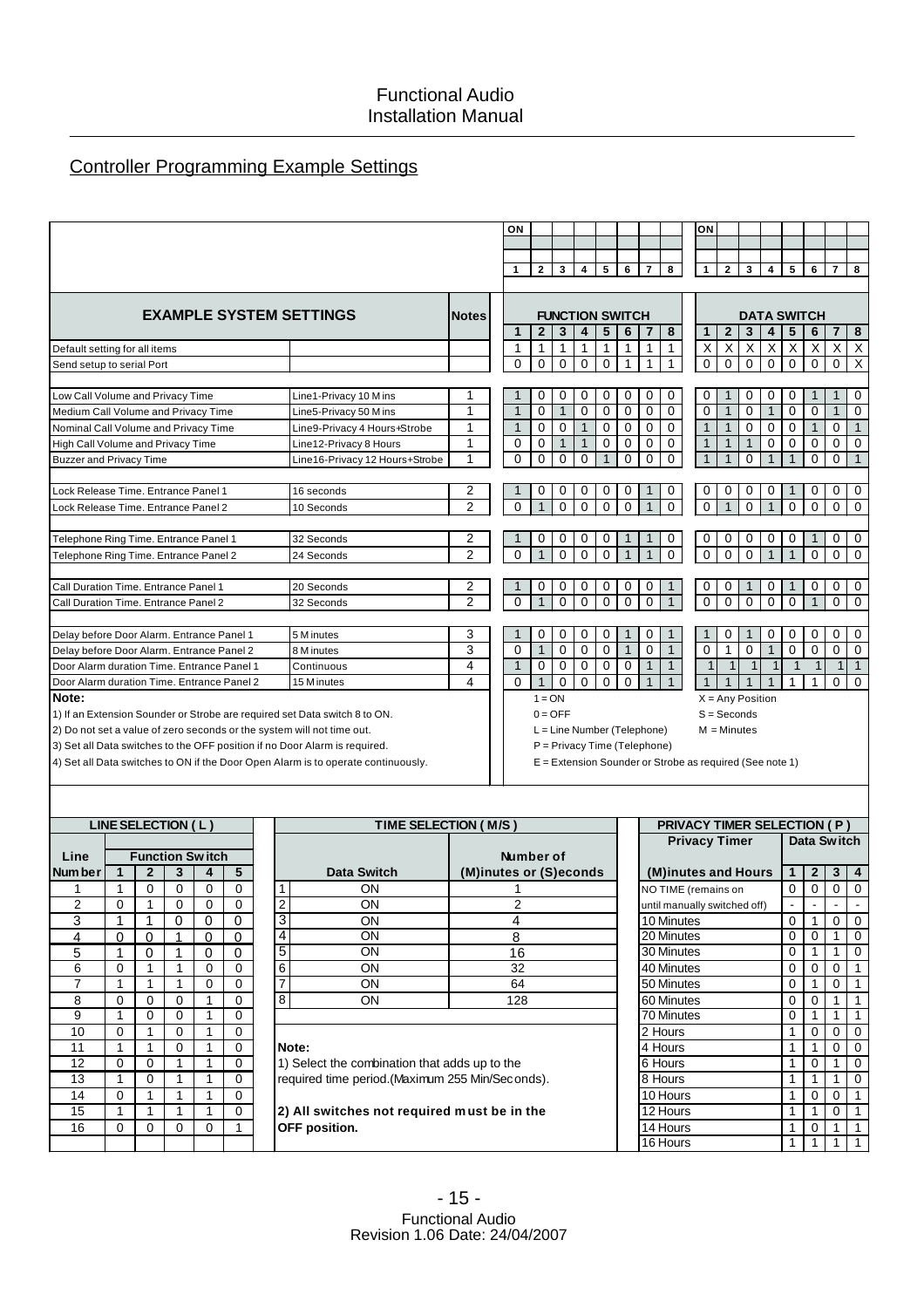### Digital Trades Clock Operating Instructions



### **Programming**

Only two setting buttons are required, Change and Program. In normal usethe Change Buttonis used to switch ON or OFF overriding the time switch until the next program ON or OFF time. During programming the Change Button is used to set the Hours and Minutes. The Program Button is only used when setting or adjusting the clockTime or the 4 programmed ON/OFF times, although it can be used to review the ON/OFF times once they have been set.. Each time the Program Buttonis pressed the display will flash either the hours or minutes in turn, starting with the clock, then the firstON time, first OFF time, second ON time etc.

Wherever the hours or minutes are flashing they maybe set using the Change Button. Once the Program Buttonis pressed again to proceed to the next stage.

#### **Normal Operating Mode**

In normal operation the time clock will display the correct time with the colon flashing. The output status will be shown be either ON or OFF on the display.



To clear programme from memory and reset the time controller press and hold down both buttons until the display goes blank. Release buttons and the display will fill with its complete range of

characters and then clear to show the clock and hour digit flashing. **Programming Sequence**

#### Setting Clock



#### **Note:**

Button pauses greater than 0ne minute during programming will result in automatic return to the operating mode.

Programme 3 OFF<br>Programme 4 ON

Operating Mode

#### **2. Setting Clock (after reset)**

i. Hour setting– Press the Change Button to advance the hour setting. **Note:** For rapid hour selections press and hold the Change Button.

ii. Minute Setting- Press the Program Button once to select the minutes display shows clock symbol and minute digits flashing. Press the Change Button to advance the minutes setting.

**Note:**For rapid minute selection press and hold the Change Button (16 hours shown as example of hours set).

iii. Press the Program Button once-clock is now set and display shows ready for the first ON programme time with ON and the hours digit flashing.



#### **3. To Set Programme ON/OFF Times** (After clock setting)

#### **Program1 ON time**

i. Press Change Button to advance the hour setting.

ii. Press the Program Button once to select the minute time–display shows minute digits and ON Flashing. PressChange Button to advance the minute setting.**Note:**16 hours shown as example of hours set).



iii. Press the Program Button once – the first ON time is now set and the display will show ready for the first OFF programme time.



iv. Now set the hours and minutes as before.

v. Repeat steps I to iv to set the remainder of the 3 ON /OFF times as required.**Note:** Any unused ON/OFF programs should be skipped until the display shows normal operating mode. Do not program '0's into unused programs.

#### **4. Program Review**

To fast review the set program or for quick exit to normal operating mode press and hold the Program Button

#### **5. Initiating Programme Mode**

This can be initiated at any time during the normal operating mode. Pres Program Button and the clock, hours and minutes symbols on the display will flash–this is the review mode. If any change to the programmes is required press theChange Button to initiate programme mode and then follow steps 2 and 3.

#### **6. Cancelling Programmes**

Any ON/OFF programme can be cancelled by clearing its ON and OFF time. Follow step 5 and



when into the ON/OFF programme to be cancelled press the Change Button until the digits show then press the Program

Buttonto clear the programme. The display will show the hour and minute digits and ON or OFF flashing.

#### **Self Cancelling Override**

To change the output status from ON to OFF or vice versa during normal operation press the Change Button. The output status will change and indicate override is in operation by flashing.

- 16 - Functional Audio Revision 1.06 Date: 24/04/2007



.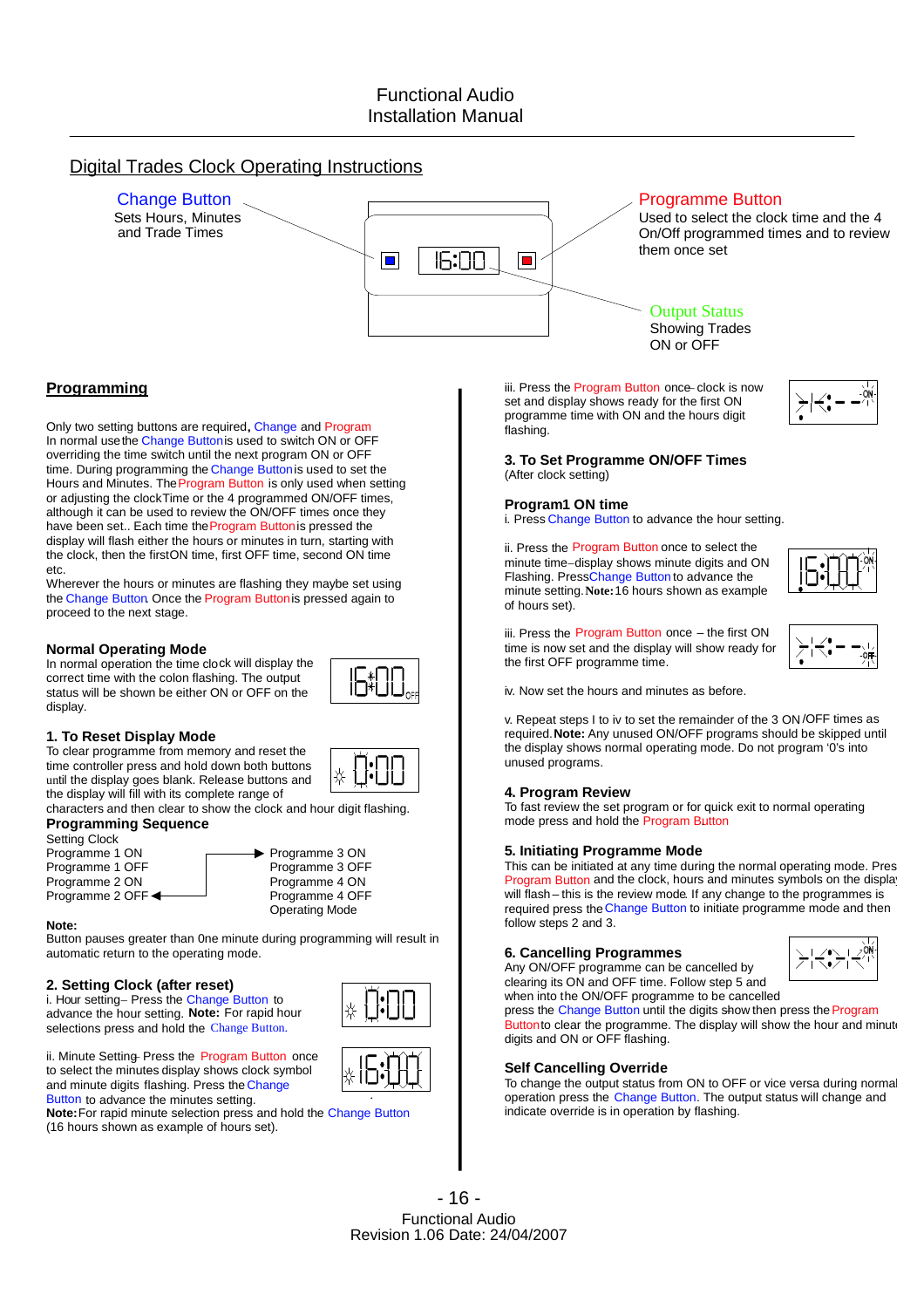# **GMT/BST TIME SWITCH**

*Programming Instructions* **Select Manufacturing Limited Unit G3 The Seedbed Centre Wyncolls Road Severalls Business Park Colchester Essex CO4 9HT**

#### **Connection**

The 2 screw terminals marked 'PWR'need to be connected to an AC or DC power supply within the following voltages:-

**AC:-** 7V to 21V R.M.S.

**DC:-10V to 30V** 

Note that if using a dc supply, it can be connected with either polarity.

The remaining 3 screw terminals are cleanSPCO relay contact for connection to the target system.

**Contact rating:-2A @ 30VDC** 

0.6A @ 150VAC

#### **Display**

The large LCD display shows the following information:- The left hand 8 digits normally shows the date in DD/MM/YY format. Every 30 seconds this changes to show the relay state and the day of the week for a few moments. The right hand 8 digits shows the time in HH:MM 24 hour format. The colon flashes to show the clock is running. The last digit shows either 'W' during winter periods (ie. GMT) or'S' during summer periods (ie. BST). Also the last digit flashes during times when the time switch settings determine that the relay should be on.



#### **Programming**

The Time Clock is simply programmed using the three coloured buttons. The three buttons are used as follows:- **PROG** (Yellow) Steps between the PROG modes

( ). **date,times etc**

RIGHT (Green) Moves the curser to the next number. UP (Grey) Increments the number at the curser. The button auto-repeats if held down for several seconds. The left half of the display shows a description of the data to be entered, and the right half shows the data as it is entered.

### **Step by Step Example**

Press PROG (Yellow) button.

# DATE ? 06/03/02

#### **Display shows:-**

**Press and hold (or repeatedly press) the UP (Grey) button** until the number at the underlined curser equals the current date (ie. 1-31).

Press RIGHT (Green) button once.

The underline curser moves to the months column. Repeat pressing the UP (Grey) button until the underlined number equals the current month (ie 1-12)

Press RIGHT (Green) button once.

The underline curser moves to the years column.

Repeat pressing the UP (Grey) button until the underlined

number equals the current year i.e. (1-99)

Note:- It is important for proper GMT/BST operation that the correct date is entered. When the display shows the correct date:-

Press the PROG (Yellow) button.

**Display shows:-**



display to the correct time (24 hour clock). Using the Green and Grey buttons as previously set the

**Note:-** The time entered is always normal 'clock'time i.e. Press the **PROG** (Yellow) button. GMT during winter and BST during summer-time.

#### **Display shows:-**

(dy) is the day or days when this setting will operate. When Using the Green and Grey buttons as before set the time at which you wish the time switch to come on. The third column this is underlined each press of the Grey button will step through the available options, which are:-

DY - Every day

- MF Weekdays i.e. Monday to Friday
- SS Weekend i.e. Saturday and Sunday
- Mn Monday Only
	-
- Tu Tuesday Only<br>Wd Wednesdav C Wednesday Only
- Th Thursday Only
- Fr Friday Only
- SA Saturday Only
- Su Sunday Only
- Of Off i.e. Never

|--|

#### Press the PROG (Yellow) button.

#### **Display shows:-**

Set the time you wish the time switch to switch off.

|--|--|--|--|

Press the yellow button and set the ON and OFF times for the remaining 5 settings.

Note:- If one or more ON/OFF settings are not required then they can be disabled by either:- i. Setting the OFF time to be before, or the same as, the ON time. Ii. Setting the day code to 'Of' After setting the 'OFF 6' time the time switch resets and starts running with the new settings.

#### **Manual Override**

A single press of the Grey button changes the state of the output. This stays in operation until the next on or off time is reached, or the Grey button is pressed again, when normal programmed operation resumes.

#### **Clear**

If required the time switch can be completely cleared, including the date, time and all ON/OFF settings, by the following procedure.

Press and hold the Yellow button.

Press and hold the Green and Grey buttons for several seconds. **Display shows:-** CLEAR? Y/N

Release all three buttons.

Press the Green button until the 'Y' is underlined. Press the Yellow button.

#### **Option Link**

If summer-time correction is not required then cut the 'BST INHIBIT' link on the circuit board.

- 17 - Functional Audio Revision 1.06 Date: 24/04/2007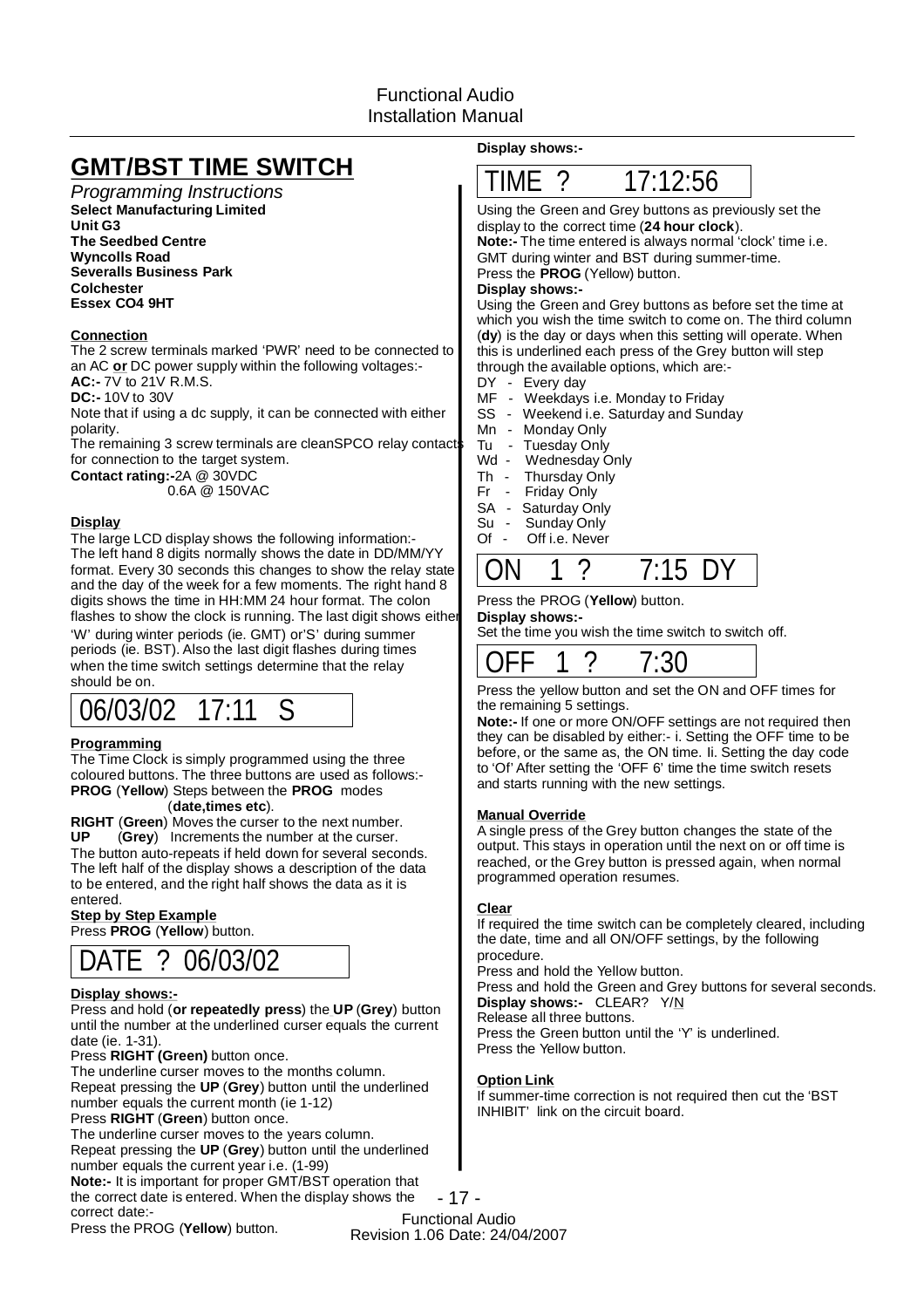### **System Wiring Colour Codes cont...**

### **System Controllers to** Functional and Landing Entrance Panels

|                                                                           | Controller                                                                                                                                                                                                                                                                                                                                                    | <b>Entrance Panel</b>                                                                                                                                                                                                                                                                                |                                                                 |
|---------------------------------------------------------------------------|---------------------------------------------------------------------------------------------------------------------------------------------------------------------------------------------------------------------------------------------------------------------------------------------------------------------------------------------------------------|------------------------------------------------------------------------------------------------------------------------------------------------------------------------------------------------------------------------------------------------------------------------------------------------------|-----------------------------------------------------------------|
| 1<br>$\overline{c}$<br>3<br>4<br>5<br>6<br>$\overline{7}$<br>8<br>9<br>14 | <b>Brown of White</b><br>White of Brown<br>Slate of White<br><b>White of Slate</b><br>Red of Orange<br>Orange of Red<br>Green of Red<br><b>Red of Green</b><br>Brown of Red<br>10 Red of Brown<br>11 Black of Blue<br>12 Blue of Black<br>13 Black of Orange<br>Orange of Black<br>15 Green of Black<br>16 Black of Green<br>CC Slate of Red and Red of Slate | <b>Button</b><br><b>Button</b><br><b>Button</b><br><b>Button</b><br><b>Button</b><br><b>Button</b><br><b>Button</b><br><b>Button</b><br><b>Button</b><br><b>Button</b><br><b>Button</b><br><b>Button</b><br><b>Button</b><br><b>Button</b><br><b>Button</b><br><b>Button</b><br><b>Button Common</b> | 1<br>234567<br>8<br>9<br>10<br>11<br>12<br>13<br>14<br>15<br>16 |
| Note:                                                                     | TR Brown of Black<br>TR Black of Brown<br>The CC connection on the Controller to the Entrance<br>Panel button common should always be a pair.<br>I.e. Slate of Red and Red of Slate.                                                                                                                                                                          | <b>Trades Button</b><br><b>Trades Button</b>                                                                                                                                                                                                                                                         |                                                                 |
| 1.<br>$+$                                                                 | <b>Controller to Entrance Panel Amplifier</b><br>Controller<br><b>Blue of White</b><br>2 White of Blue<br>Blue of Red and Red of Blue                                                                                                                                                                                                                         | 1<br>2<br>$\ddot{}$                                                                                                                                                                                                                                                                                  |                                                                 |

- + Blue of Red and Red of Blue
- White of Orange and Orange of White

Controller to Dual and Landing Entrance Panels

### **Controller**

DML Black of Slate SBL Slate of Black **Note:**

DML DML

a) The above colour codes are based on a 15 Pair CW1308 Multi-pair cable.

b) The main colour is the first colour stated above. The banding is the second colour stated above. Therefore, a wire stated as Black of Slate would be a Black main colour with a Slate banding.

### System Controllers to Telephone Handset

### **Controller**

| 1,C       | Blue of White                       |    |
|-----------|-------------------------------------|----|
| 2         | White of Blue                       |    |
| 6         | White of Orange and Orange of White | 6  |
| 9         | White of Green                      |    |
| <b>PS</b> | Green of White                      | PS |
| PL        | Brown of White                      | PL |
| DI.       | White of Brown                      |    |
| Note:     |                                     |    |
|           |                                     |    |

**Telephone** 

a) The above colour codes are based on a 4 Pair CW1308 Multi-pair cable.

b) The maximum length between the Controller and a Telephone should not exceed 50 metres.

### **Telephone to Strobe/Sounder**

|    | Telephone            | Strobe/Sounder |  |
|----|----------------------|----------------|--|
| 6  | <b>Blue of White</b> |                |  |
| СA | White of Blue        | -Black         |  |
|    |                      | +Red           |  |

### **Controller to Door Contact**

Controller

| <b>DMS</b> |                    | Door Contact          |
|------------|--------------------|-----------------------|
|            | DMS Green of White |                       |
|            | White of Green     | <b>Switch Contact</b> |
|            |                    | <b>Switch Contact</b> |

### **Controller to Lock Release Monitor Contacts**

| Controller |                |                                         |
|------------|----------------|-----------------------------------------|
| <b>DMS</b> |                | <b>Lock Release Monitoring Contacts</b> |
| <b>DMS</b> | Green of White |                                         |
|            | White of Green | <b>Switch Contact</b>                   |
|            |                | <b>Switch Contact</b>                   |

### **Note:**

a) The above colour codes are based on a 4 Pair CW1308 Multi-pair cable.

b) If Door Contacts and Lock Release Monitoring Contacts are both to be used, then both switches must be wired in series back to the DMS terminals in the Controller.

c) The main colour is the first colour stated above. The banding is the second colour stated above. Therefore, a wire stated as Black of Slate would be a Black main colour with a Slate banding.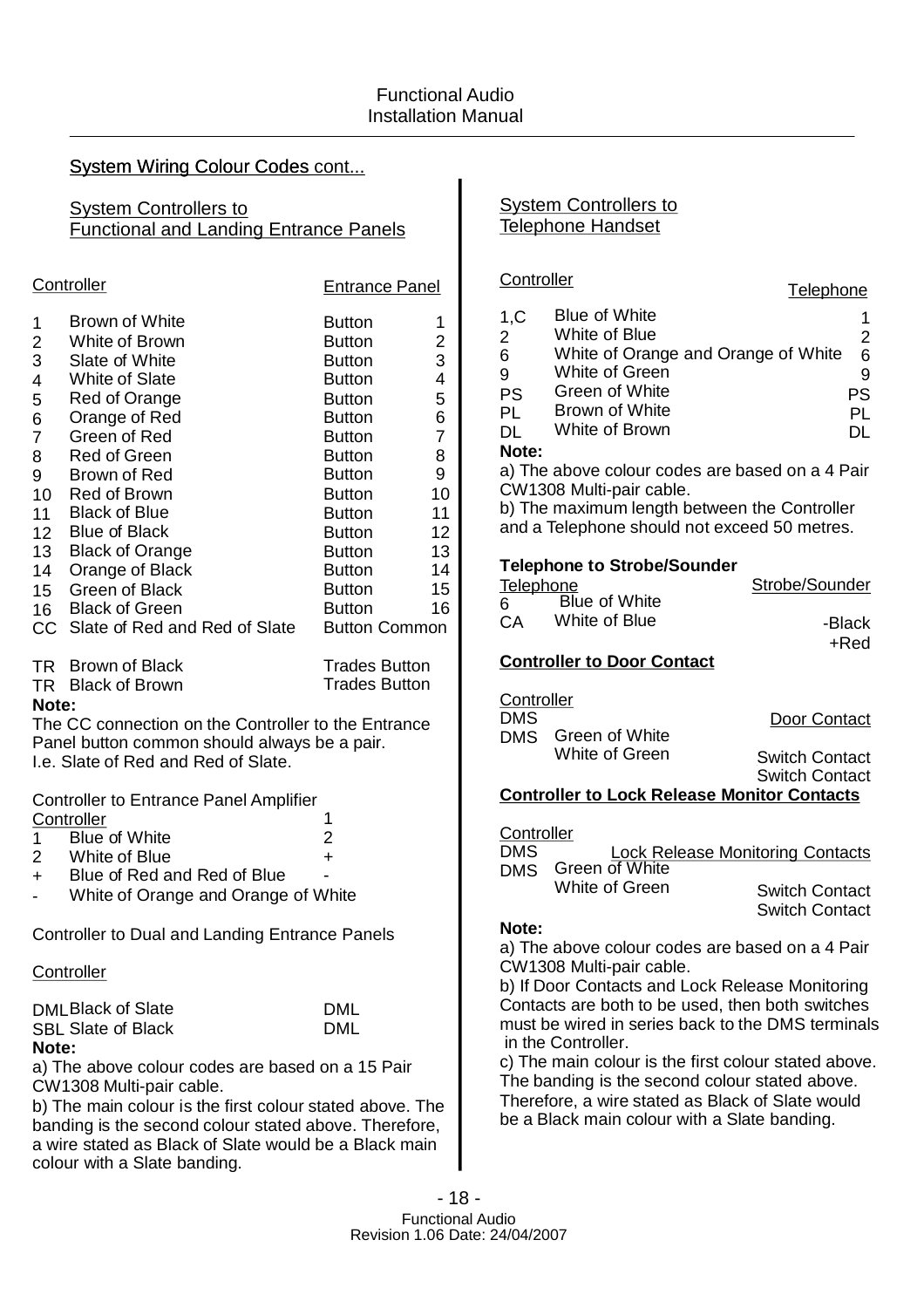### System Wiring Colour Codes continued...

## **Controller to Lock Release (AC/DC)**

| Controller |                                        | <b>Lock Release (Fail Safe DC)</b>                                                        |
|------------|----------------------------------------|-------------------------------------------------------------------------------------------|
| LC         |                                        | <b>Lock Release Connection</b>                                                            |
| <b>SA</b>  | 1mm Twin Mains Type Cable              | <b>Lock Release Connection</b>                                                            |
| Controller |                                        | <b>Lock Release (Fail Secure DC)</b>                                                      |
| LC         |                                        | <b>Lock Release Connection</b>                                                            |
| <b>SE</b>  | 1mm Twin Mains Type Cable              | <b>Lock Release Connection</b>                                                            |
| Controller |                                        | Lock Release (Fail Secure AC)                                                             |
| LAC )      |                                        | <b>Lock Release Connection</b>                                                            |
| <b>LAC</b> | 1mm Twin Mains Type Cable              | <b>Lock Release Connection</b>                                                            |
| Controller |                                        | <b>Request To Exit Button (Timed)</b>                                                     |
| RTE T      | RTE T White of Green<br>Green of White | Switch Contact (Normally Open Contacts)<br><b>Switch Contact (Normally Open Contacts)</b> |
|            |                                        |                                                                                           |

### **Note:**

a) the above colour codes are based on a 4 Pair CW1308 Multi-pair cable.

b) The main colour is the first colour stated above.

The banding is the second colour stated above.

Therefore, a wire stated as Black of Slate would be a Black main colour with a Slate banding.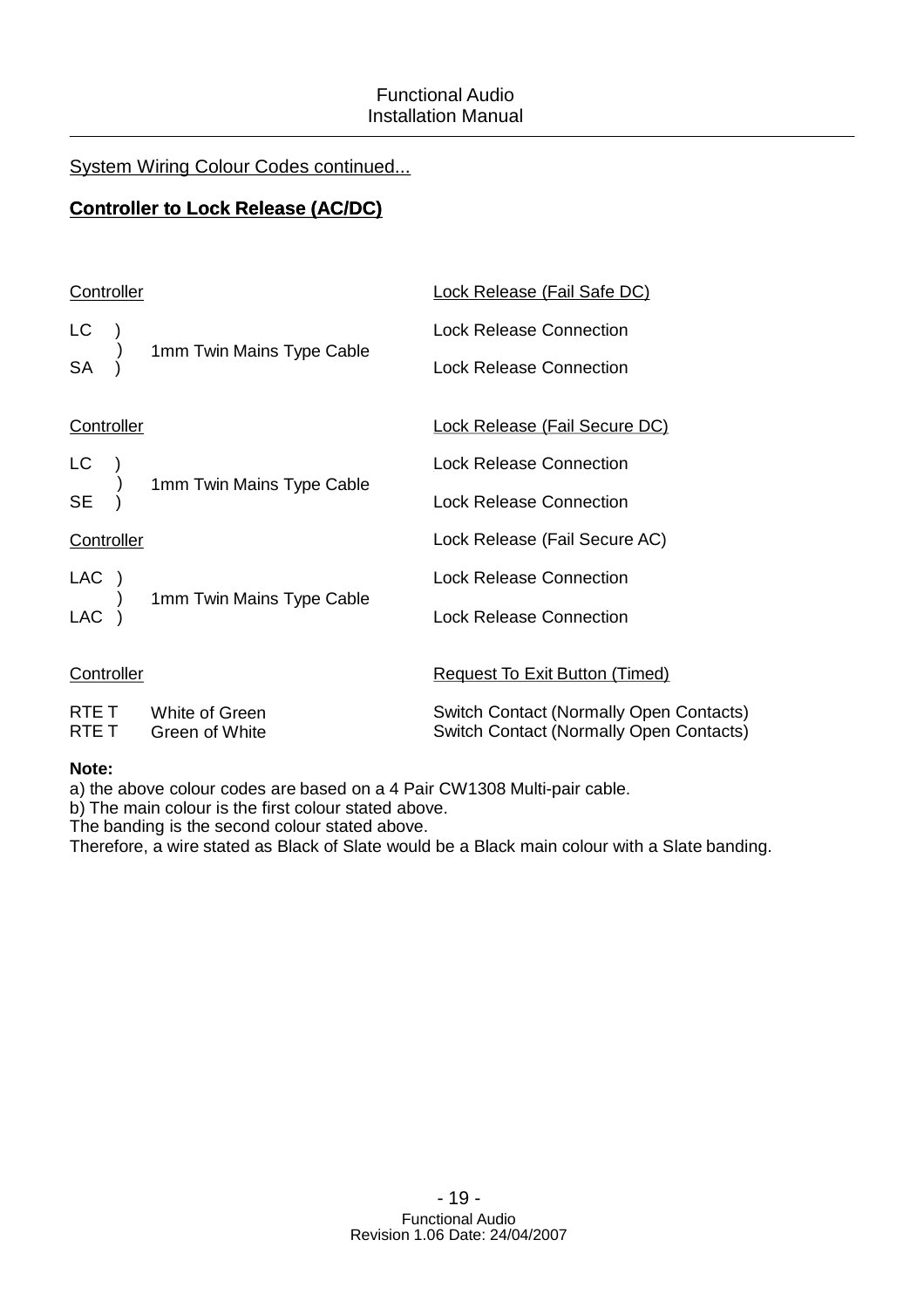# **Power Specification**

### **Power Input**

System Controller Working Voltage Amplifier

### **Controller Outputs**

Lock Release (Fail Secure) Lock Release (Fail Safe) Auxiliary Supply

### **Battery Back Up:**

12V7Ah Sealed Lead Acid Battery

## **System Controller Default Settings..**

The following system functions are selected by using the FUNCTION and DATA dill switches located on the Controller motherboard below the Digital Trade clock.

Each of the above switches contains 8 ON and 8 OFF positions that can be selected in various combinations to achieve varying system functions.Press the ENTER button when changes are made.

### **Available Functions:**

| Default settings for all functions<br>Set<br>Setting line number for apartment<br>Set 1 - 16<br>Serial link set up<br><b>OFF</b><br><b>Medium Volume Electronic Call</b><br>ON<br><b>Privacy Time</b><br>8 Hours<br>Strobe<br>OFF<br><b>Entrance Door 1 (Adjustable Time Functions)</b><br><b>Default</b><br>Lock Release time<br>10 Seconds<br>Telephone Ringing time<br>20 Seconds<br>System active duration time<br>30 Seconds<br>Door Open Alarm delay time<br>OFF<br>Door Open Alarm duration time<br>OFF<br><b>Entrance Door 2 (Adjustable Time Functions)</b><br><b>Default</b><br>Lock Release time<br>10 Seconds<br>Telephone Ringing time<br>20 Seconds<br>System active duration time<br>30 Seconds<br>Door Open Alarm delay time<br><b>OFF</b><br>Door Open Alarm duration time<br>OFF | <u>Description</u> | <b>Default</b> |
|----------------------------------------------------------------------------------------------------------------------------------------------------------------------------------------------------------------------------------------------------------------------------------------------------------------------------------------------------------------------------------------------------------------------------------------------------------------------------------------------------------------------------------------------------------------------------------------------------------------------------------------------------------------------------------------------------------------------------------------------------------------------------------------------------|--------------------|----------------|
|                                                                                                                                                                                                                                                                                                                                                                                                                                                                                                                                                                                                                                                                                                                                                                                                    |                    |                |
|                                                                                                                                                                                                                                                                                                                                                                                                                                                                                                                                                                                                                                                                                                                                                                                                    |                    |                |
|                                                                                                                                                                                                                                                                                                                                                                                                                                                                                                                                                                                                                                                                                                                                                                                                    |                    |                |

- 20 -

# 12VDC (Normally Open)(Rated 1Amp) 12VDC (Normally Closed)(Rated 1Amp) 3 x 12VDC (Rated 3Amp overall)

230VAC 12AC 6-12VDC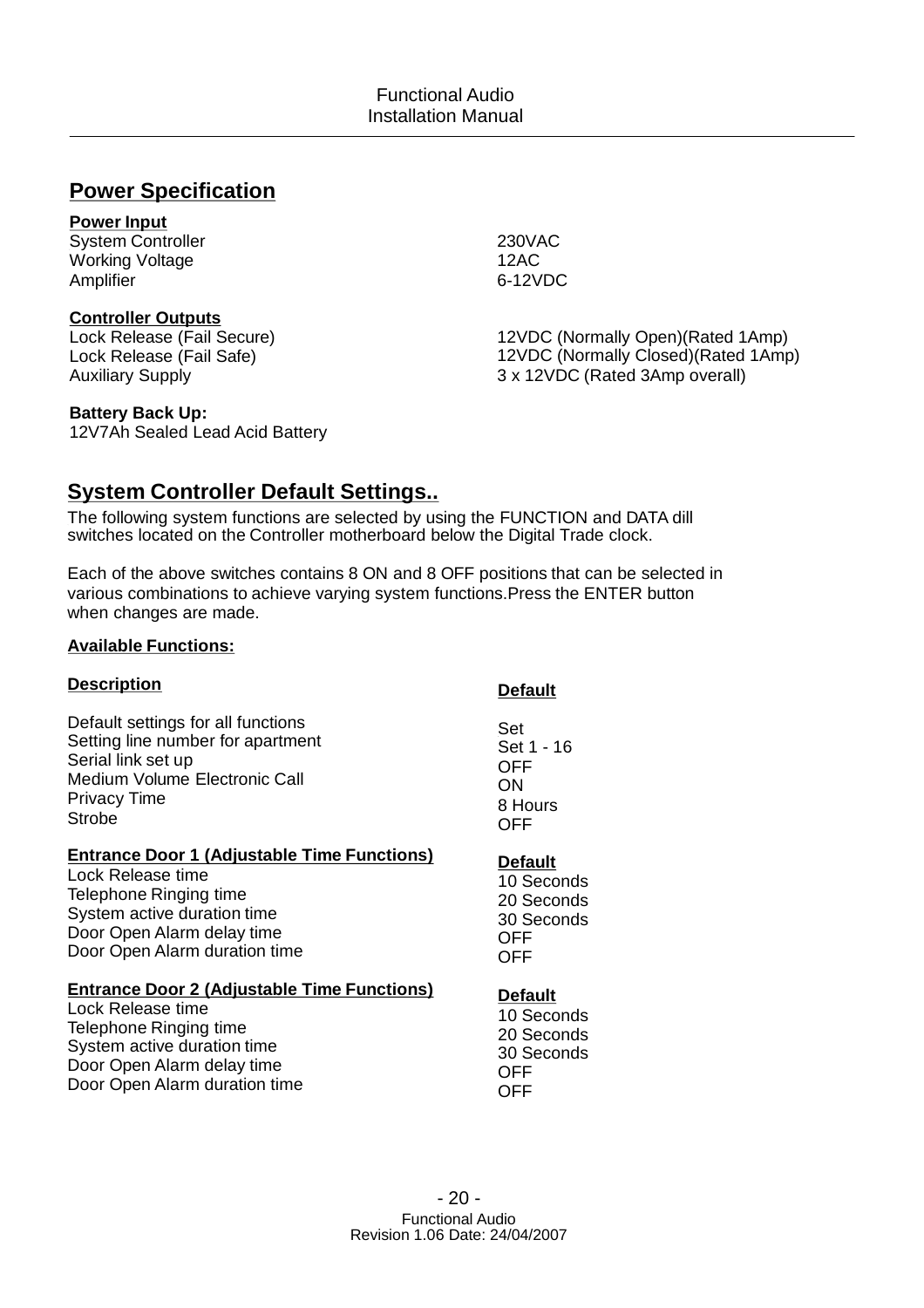# **User telephone Instruction Leaflet. Type AT-PID**

# Door Release Door Open Indicator Privacy On Indicator Privacy Button **Once the Visitor has called you have the Door Open Warning To Set Telephone Privacy RED Door Open** indicator to flash to confirm the **RED Door Open** indicator will stop flashing and will By pressing the **Privacy button** you will activate the system timer and illuminate the GREEN Privacy On privacy period by pressing the **Privacy Button**. of the GREEN Privacy On indicator. door is being released for your visitor. Once the Main Entrance door has been opened the stay illuminated until the Entrance door is closed. indicator stopping all incoming calls for a timed period. You can, at any time if you wish, cancel the timed This cancellation will be confirmed by the extinguishing **following options and indicators available to you: Replace The Handset To Release the Door** You can replace the Handset without releasing the door. Press the **Door Release button**: this will cause the